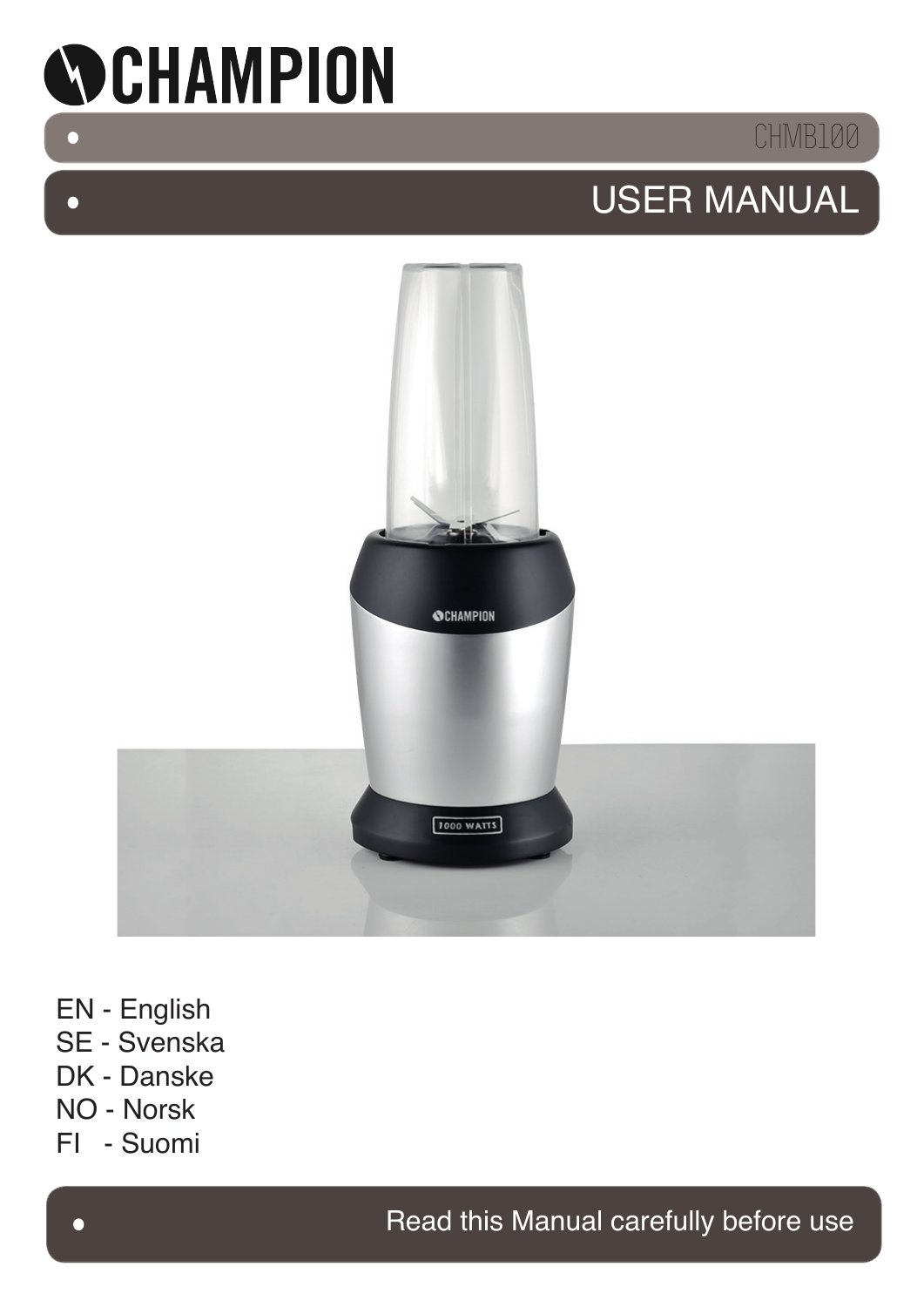- 1. To protect against electrical shock, do not submerge the appliance or allow the power cord to come into contact with water or any other liquid.
- 2. This appliance is not intended for use by persons (including children) with reduced physical, sensory or mental capabilities, or lack of experience and knowledge, unless they have been given supervision or instruction concerning use of the appliance by a person responsible for their safety.
- 3. Do not allow young children to operate the appliance or use as a toy.
- 4. Never let the appliance operate unattended.
- 5. Remove the power cord from the electrical outlet when not in use, before assembling or disassembling parts and before cleaning. To unplug, grasp the plug and pull from the electrical outlet. Never pull from the power cord.
- 6. Do not abuse the power cord. Never carry the appliance by the power cord or yank it to disconnect from electrical outlet; instead grasp the plug and pull to disconnect.
- 7. Do not operate any appliance with a damaged cord or plug, or after the appliance malfunctions, has been dropped or damaged in any manner.
- 8. If the power cord is damaged, it must be replaced by the manufacturer, a certified service agent or similarly qualified persons in order to avoid a hazard.
- 9. Do not let the power cord hang over the edge of table or counter or touch hot surfaces such as the stove.
- 10. Always use appliance on a dry, level surface. Sinks, drain boards or uneven surfaces must be avoided.
- 11. Keep hands, hair, clothing, as well as utensils out of jar while processing to reduce the risk of severe injury to persons or damage to the appliance. A scraper may be used but only when the appliance is not running.
- 12. CAUTION: Blade assembly is sharp, handle with care. When handling the blade assembly, always hold by the base of the blade assembly.
- 13. Avoid contact with moving parts.
- 14. Do not use the appliance if blade assembly is bent or damaged.
- 15. To reduce risk of injury, never place the blade assembly on the base without the proper attachment.
- 16. Do not operate this appliance on or near any hot surface (such as gas or electric burner or in a heated oven).
- 17. The use of attachments or accessories not recommended or sold by the manufacturer may cause fire, electric shock or personal injury.
- 18. Do not remove the jar from the motor base while the appliance is running.
- 19. To reduce the risk if injury, never operate the appliance without the blade assembly in place; Do not try to defeat the interlock mechanism; make sure that the attachment is properly installed before operating the appliance.
- 20. Do not expose jars to extreme temperature changes.
- 21. CAUTION: Do not process hot food or hot liquids.
- 22. Do not overfill.
- 23. Do not operate the appliance empty.
- 24. If the appliance overheats, a thermal switch will become activated and shut off the motor. To reset, unplug the appliance and let it cool down for approximately 30 minutes before using again.
- 25. This product is intended for household use only. Do not use outdoors.
- 26. Appliance accessories are not intended to be used in the microwave. Do not place the jar or the lid in the microwave as it may result in damage to the accessories.
- 27. Never immerse the motor unit in water or any other liquid, not rinse it under the tap.
- 28. Unplug the appliance immediately after use.
- 29. Keep the appliance out of the reach of children.
- 30. Always unplug the appliance before you start cleaning the appliance.
- 31. To avoid occurring danger, please assemble product correctly.
- 32. Make sure the blade is securely fastened to the accessories before you assemble them onto the motor unit.
- 33. Do not attempt to repair or disassemble the appliance. There are no user-service able parts.
- **34. WARNING**: Extension cords are not recommended for use with this product.

### **Getting To Know Your Appliance**













A Seal Lid B Sip & Seal Lid C 0.5L Jar D 0.8L Jar E Motor Base F Blade

NOTE: Attachments are interchangeable.

The blender is a high powered innovative tool with a compact design and outstanding performance. It is perfect for ice crushing, chopping, blending, and nutrient and vitamin extraction. Blend and go with the convenient Sip&Seal lids, create delicious drinks to get you out the door quickly! Best results are achieved when you Pulse.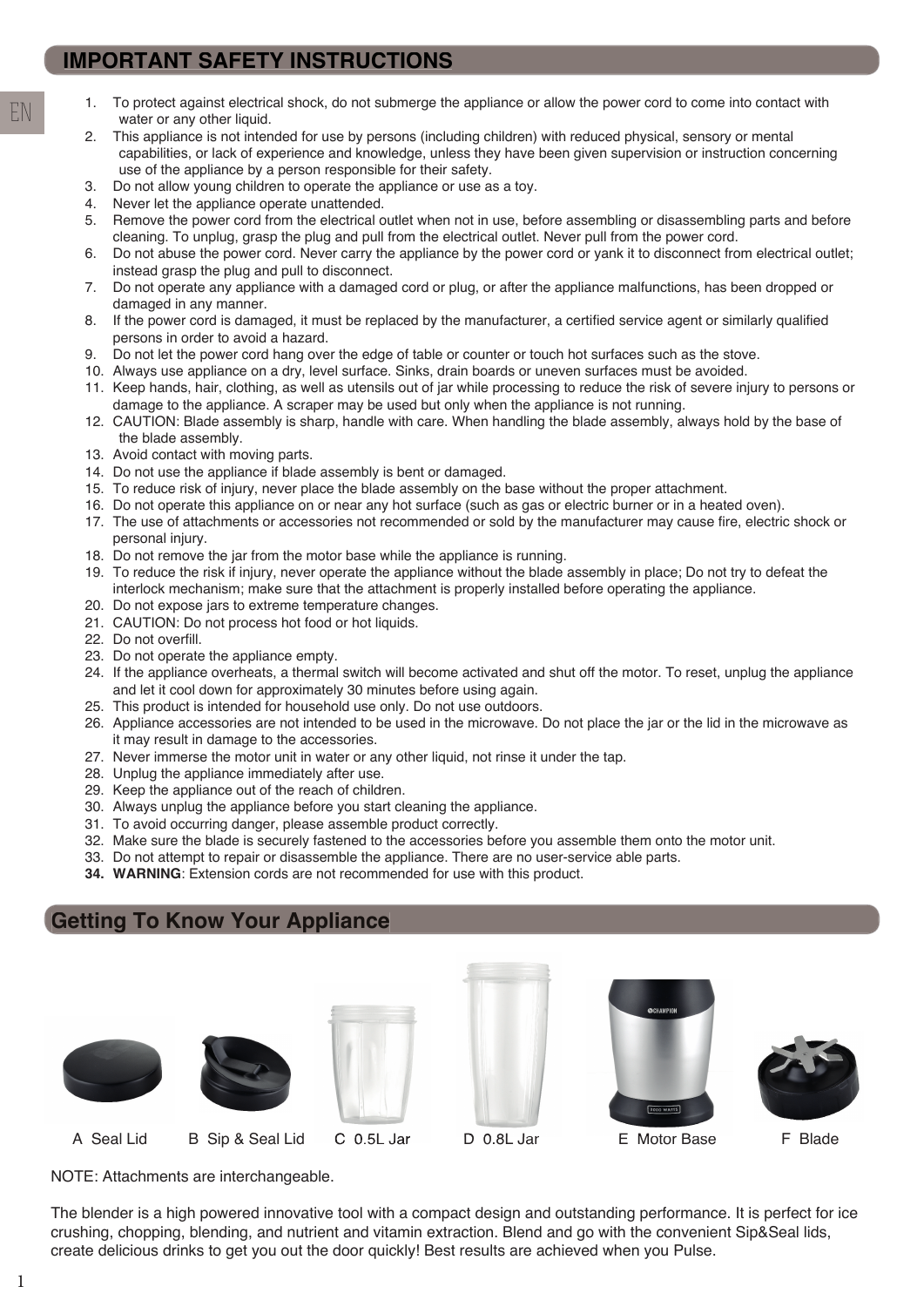### **Before first use**

Before using your appliance for the first time, it is important that you read and follow the instructions in this use and care booklet, even if you feel you are familiar with this type of appliance.

CAUTION: Blades are sharp! Use extreme caution when handling the blade assemblies. Always hold them by the base of the blade assembly.

- 1. Remove all packaging material and labels from the appliance.
- 2. Wash the lids, jars and attachments in warm, soapy water with a soft cloth. Use caution when washing the blade assemblies as the blades are very sharp.
- 3. Rinse and dry thoroughly
- 4. Jars, lids and attachments are all dishwasher safe. It is recommended that the lids and attachments be placed on the top rack. Ensure that the attachments are removed from the jars before placing in the dishwasher.
- 5. Wipe the motor base clean with a damp cloth.

**Use**



- 1. Place the motor base on a clean, dry, level surface such as a counter or table top.
- 2. Make sure the unit is unplugged.
- 3. Add ingredients to the jar.
- 4. Place the blade onto the jar and twist it on tightly until you have a good seal.(Fig. 1)
- 5. Turn the jar upside down and place it onto the motor base, aligning the tabs on the jar with the motor base, aligning the
- tabs on the jar with the motor base. Turn it clockwise, the unit is ready for use.(Fig. 3)<br>6. When vou have reached vour desired consistency, stop the appliance by turning the ja When you have reached your desired consistency, stop the appliance by turning the jar counterclockwise (Fig. 4) and pull straight up to remove.(Fig. 5)
	- NOTE: Do not overfill! To avoid spilling, do not add ingredients past the "Max" fill line.
- 7. Turn the jar upright and remove the Blade Assembly by twisting the blade assembly counterclockwise. Be sure to store the Blade Assembly attached to an empty jar when not in use.
- 8. Place the Sip & Seal lid onto the jar, twist to seal and enjoy!
- 9. Make sure that the motor base is unplugged when not in use.

### **Safety features**

#### **Built-in safety lock**

The blender has a built-in safety lock feature, this ensures that you can only switch on the appliance while the cup and the blade subassembly are assembled on the motor base securely. If the appliance is correctly assembled, the built-in safety lock will be unlocked.

**IMPORTANT:** In the base of each blade's collar, there is a silicone gasket seal that creates an airtight fit with the jars. After dishwashing and before each use, always check to make sure the gasket is properly in place, as the heat from some dishwashers may cause the gasket to become loose.

**WARNING**: Do not operate the motor continuously for more than 180 seconds at a time. Allow the motor to rest for 60 seconds before continuing.

**NOTICE**: If the blade is not running smoothly, stop the product and add some liquid, or reduce ingredients in the cup.

**NOTE**: To prevent product overheating, dry ingredients must not be processed for more than 30 seconds at a time.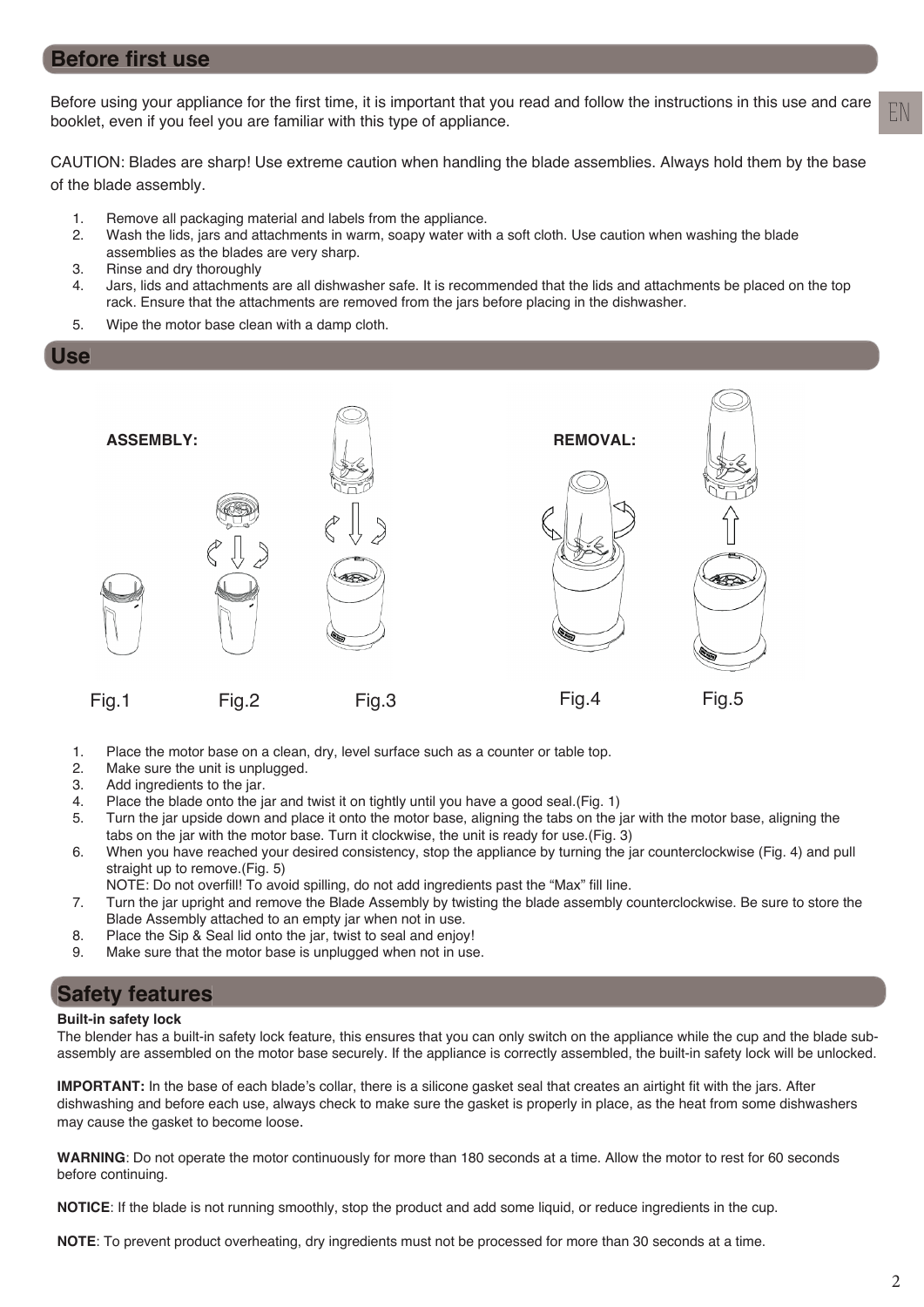| <b>PUROPSE</b>                   | <b>SUGGESTED JAR</b> | <b>TYPE OF FOOD</b>                                    |
|----------------------------------|----------------------|--------------------------------------------------------|
| Chopping                         | 0.5L<br>0.8L         | <b>Nuts</b><br>Chocolate                               |
| Grating                          | 0.5L                 | Cheese<br><b>Bread Crumbs</b>                          |
| Mixing                           | 0.5L<br>0.8L         | <b>Batters</b><br><b>Dips</b>                          |
| <b>Sauces</b>                    | 0.5L<br>0.8L         | Vinaigrette<br><b>Salad Dressings</b><br>Simple Sauces |
| Frozen Blending                  | 0.5L<br>0.8L         | Ice<br><b>Frozen Fruit</b><br>Ice Cream                |
| <b>Nutrient Juices/Smoothies</b> | 0.5L<br>0.8L         |                                                        |

### **Care & Maintenance**

#### **HOW TO CLEAN**

**CAUTION:** Make sure that the motor base is unplugged from the power source.

- Wait until the blender has cooled down sufficiently before cleaning it.
- Do not immerse the motor base into water or any liquid, or place into a dishwasher.
	- 1. Separate/remove all parts from each other.
	- 2. Clean the motor base with a slightly damp cloth and wipe dry
	- 3. Place jars in the dishwasher. Place the lids and attachments on the top rack. Use caution when handling
	- the blade assemblies as the blades are very sharp.
	- 4. Whenever possible, rinse parts immediately after processing to make cleanup easier.
	- 5. Store the product in a cool, dry place.

#### **NOTE:**

You may also wash the jars by filling the jar to the Max fill line with warm water and drop of dish washing detergent, placing the blade assembly on the jar and pulsing a few times. Do not fill the jar more than Max fill line with water because it will overflow. Once clean, remove the jar from the motor base. Rinse the jar, attachment and lid under running water. Allow all the parts to dry before storing.

#### **Tips:**

Use a small brush (not included) to remove particles of food lodged underneath the blades.

#### **HOW TO STORE**

- 1. Store the appliance upright. Do not place anything on top. Store the jars and the rest of the attachments along side the appliance where they will not be damaged and won't cause a hazard.
- 2. Remove and empty the jar and ensure that no food is jamming the cutting blades.
- 3. Allow the appliance to cool for approximately 30 minutes.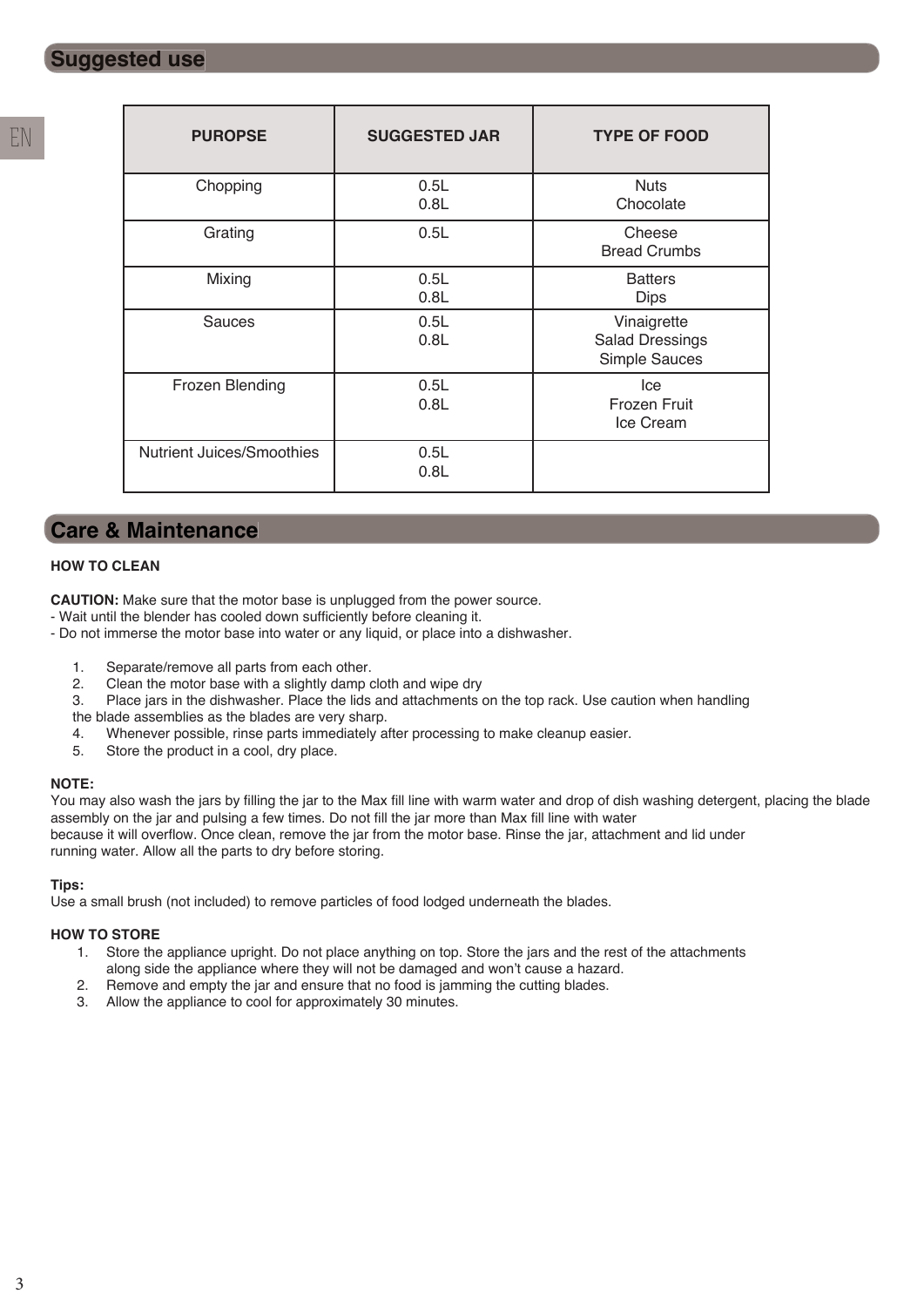| <b>PROBLEMS</b>                                       | <b>POSSIBLE REASONS &amp; SOLUTIONS</b>                                                                                                                                                                                                                  |
|-------------------------------------------------------|----------------------------------------------------------------------------------------------------------------------------------------------------------------------------------------------------------------------------------------------------------|
| Motor doesn't start or attachment doesn't rotate.     | For the jars, make sure that the tabs are seated in the slots and<br>turned clockwise                                                                                                                                                                    |
| Food is unevenly chopped.                             | Either you are chopping too much food at once, or you are not<br>pulsing properly. Reduce the amount of food in the jar.                                                                                                                                 |
| Food is too finely chopped or too watery              | The food has been over processed. Use short operating for best<br>results.                                                                                                                                                                               |
| You can not achieve snow from ice cubes.              | For best result use ice straight from the freezer. Try using short<br>operating instead of long one.                                                                                                                                                     |
| Jar is leaking                                        | Make sure that your lid or blade assembly is properly assembled<br>to the jar. Leaking may occur if it is misaligned when twisted<br>onto the jar. Turn the lid tightly clockwise.                                                                       |
| Unit doesn't turn on                                  | Make sure the unit is plugged in.<br>Make sure the blade assembly is properly assembled to the jar<br>and that is not misaligned                                                                                                                         |
| Unit doesn't turn off                                 | Unplug the power cord from the electrical outlet and call<br>customer service for support                                                                                                                                                                |
| Doesn't mix well                                      | Pulse ingredients for best results. Press down on the jar in short<br>intervals for even blending and chopping. For frozen ingredients,<br>pulse in short intervals of 2-5 seconds and repeat.                                                           |
| Lid/blade assembly will not properly align to the jar | Set the jar on a level surface. Place the lid or blade assembly on<br>top of the jar and align the threads so that the lid/blades sit flat<br>on the jar. Twist clockwise so that the lid/blades evenly align to<br>the jar until you have a tight seal. |

### **Correct Disposal of this product**

This marking indicates that this product should not be disposed with other household wastes throughout the EU. To prevent possible harm to the environment or human health from uncontrolled waste disposal, recycle it responsibly to promote the sustainable reuse of material resources.



Makadamgatan 14 I 254 64 Helsingborg I Sweden info@championnordic.se Designed in Sweden | Assembled in China

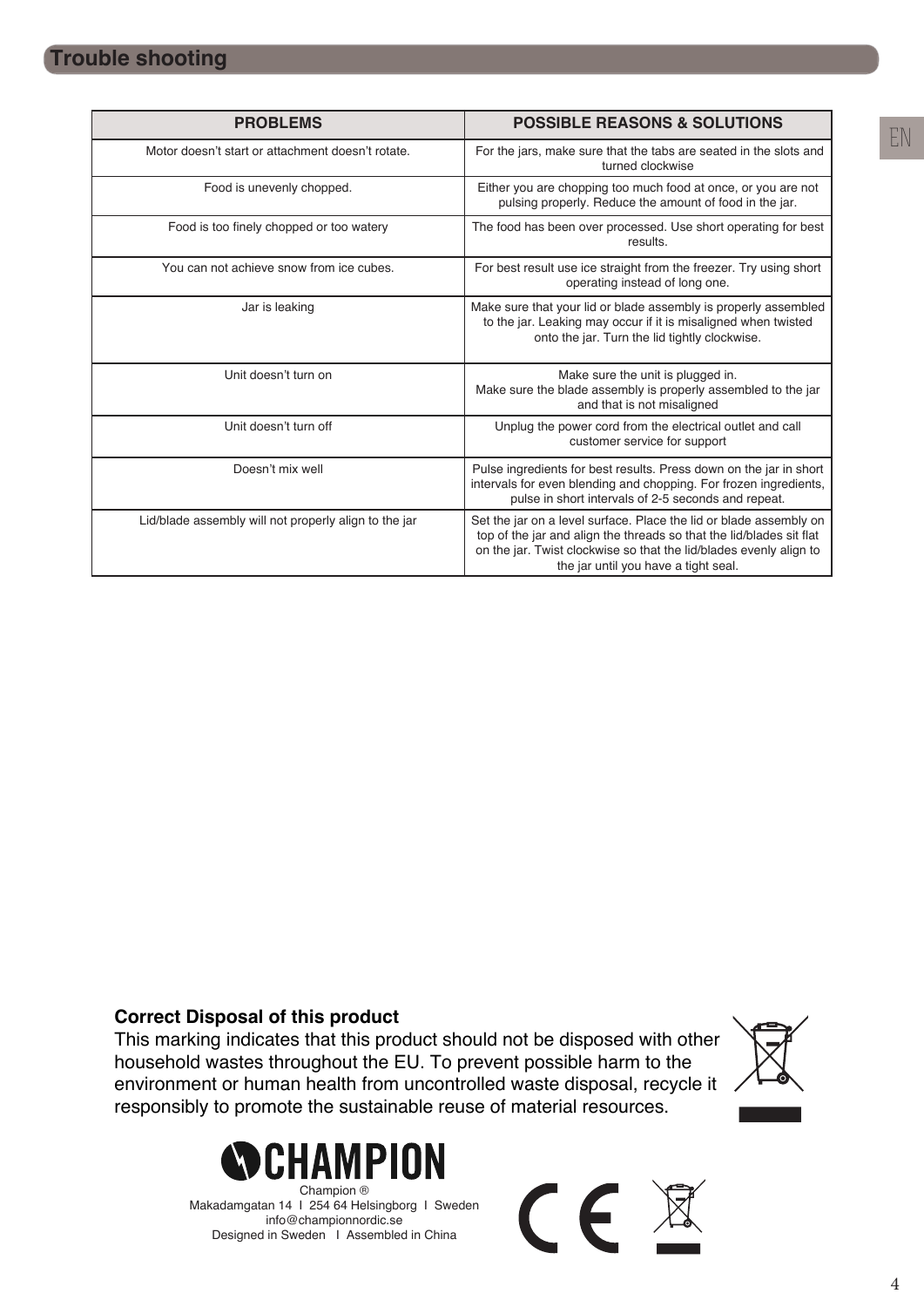## **VIKTIG SÄKERHETSINFORMATION**

SE Enbart avsedd för hemmabruk.

Läs alla instruktioner innan du använder din blender.

- 1. För att skydda mot elektriska stötar, sänk aldrig ner produkten eller elkabeln i vatten eller annan vätska.
- 2. Denna produkt är inte avsedd att användas av barn eller personer med nedsatt fysisk, sensorisk eller mental förmåga utan att de fått tydliga instruktioner om produktens funktioner och riskerna vid felhantering.
- 3. Låt aldrig små barn använda denna produkt som en leksak. Övervaka alltid produkten om den används i närheten av barn.
- 4. Lämna aldrig blendern utan uppsyn när den är i bruk.
- 5. Avlägsna kontakten från eluttaget när produkten inte används, innan den monteras ihop eller inför rengöring. Dra aldrig i kabeln när du avlägsnar produkten från eluttaget, håll alltid i kontakten.
- 6. Böj aldrig kabeln mer än nödvändigt då det kan leda till skador som gör att produkten inte fungerar som den bör.
- 7. Använd aldrig produkten om du ser att kabeln eller kontakten är skadad.
- 8. Om kabeln eller kontakten är skadad måste den repareras av en auktoriserad verkstad.
- 9. Låt inte kabeln hänga ner från ett bord eller bänk.
- 10. Placera alltid produkten på en torr och plan yta.
- 11. Håll alltid händer, hår och kläder borta från blendern för att undvika personskador eller skador på produkten.
- 12. OBS: Knivarna i maskinen är väldigt vassa, hantera dem varsamt.
- 13. Undvik alltid kontakt med de rörliga delarna.<br>14. Använd aldrig produkten om knivbladen är b
- 14. Använd aldrig produkten om knivbladen är böjda eller skadade.
- 15. För att minska risken för skador ska alltid blenderns delar monteras i enlighet med denna manual.
- 16. Placera aldrig produkten nära någon varm yta så som spis eller ugn.
- 17. Tillbehör som inte rekommenderats av tillverkaren bör ej användas, detta för att undvika skador.
- 18. Avlägsna aldrig behållaren från basenheten när maskinen är i bruk.
- 19. För att minska risken för skador, använd aldrig maskinen om du är osäker på om knivbladen sitter korret monterade. Försök aldrig att tvinga ner låsmekanismen som håller knivarna på plats.
- 20. Utsätt aldrig behållaren för extrema temperaturförändringar
- 21. OBS: Mixa aldrig varm mat eller vätska.
- 22. Överfyll aldrig behållaren.
- 23. Starta aldrig maskinen med en tom behållaren.
- 24. Om maskinen skulle bli överhettad kommer en säkring att slå ut och motorn stänger av. För att starta den igen behöver den först svalna, detta tar ca 30 minuter.
- 25. Produkten är enbart avsedd för hushållsbruk. Använd aldrig utomhus.
- 26. Maskinen eller dess tillbehör är inte avsedda för att användas i en mikrovågsugn. Placera aldrig behållarna i mikrovågsugn då det kan leda till skador på behållarna.
- 27. Sänk aldrig ner motorn i vatten eller annan vätska, skölj inte den heller undre rinnande vatten. Använd enbart en fuktig trasa när motorenheten behöver rengöras.
- 28. Koppla alltid ut strömmen när produkten inte ska användas mer.
- 29. Håll produkten utom räckhåll för barn.
- 30. Koppla alltid ur strömmen innan du rengör produkten.
- 31. För att undvika risk, montera alltid delarna korrekt.
- 32. Se till att knivbladen är ordentligt monterade innan du startar maskinen.
- 33. Försök aldrig öppna eller reparera produkten själv.

**Varning:** Förlängningskablar är inte rekommenderade till denna produkt.

### **Lär känna din nya produkt**













A.Lock B.Lock med hällpip C.0,5l behållare D.0,8l behållare E.Motorenhet F.Knivbladsenhet

NOTERA: Denna blender är en kraftfull maskin med kompakt design och fantastisk prestanda. Den krossar is, hackar, mixar och blandar. Blanda din favoritsmoothie och ta med dig behållaren och drick direkt ur den.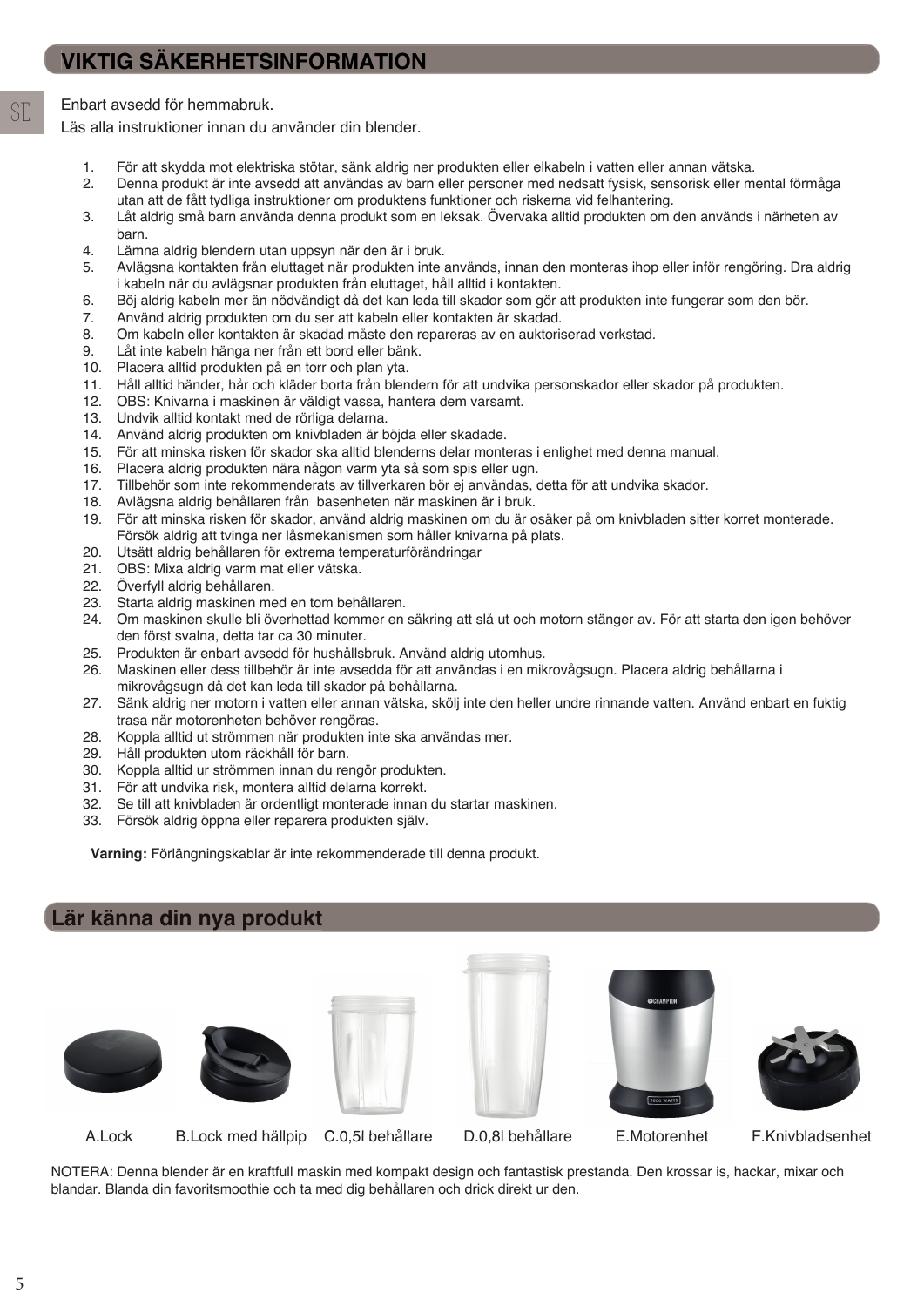### **Före användning**

Innan du använder produkten för första gången är det viktigt att du läser denna manual och känner dig bekväm med att använda produkten. Spara manualen för framtiden.

- 1. Säkerställ att ditt vägguttags spänning stämmer överens med produkten.
- 2. Ta bort alla etiketter och förpackningsmaterial
- 3. Diska av behållarna i lite varmt vatten med diskmedel.
- 4. Torka ordentligt och torka även av huvudenheten med en fuktig trasa. Använd aldrig några starka rengöringsmedel.
- 5. Alla behållare och lock går att rengöra i diskmaskin. Det är rekommenderat att placera locken på övre hyllan i diskmaskinen.

**Observera**: Knivbladen är väldigt vassa! Var därför väldigt försiktig vid hantering och håll aldrig i själva knivbladen.

### **Användning**



- 1. Placera produkten på en ren, plan och torr yta,
- 2. Se till att produkten inte är inkopplad.
- 3. Lägg i dina ingredienser i behållaren.
- 4. Placera knivbladen på plats i behållaren och skruva fast den ordentligt. (Fig.1)
- 5. Vänd upp och ned på behållaren och montera den på motor enheten. Se till att den monteras på ett korrekt sätt och skruva fast den medsols. (Fig.3)
- 6. När du nått önskad konsistens, stoppa maskinen genom att skruva behållaren motsols (Fig.4) och avlägsna den rakt upp.(fig.5)
	- OBS: Överfyll aldrig behållaren för att undvika detta fyll aldrig upp med ingredienser över "Max" linjen.
- 7. Vänd behållaren på rätt håll och avlägsna knivbladen motsols. Se till att spara knivbladen monterade på behållaren när maskinen inte ska användas.
- 8. Sätt på ett lock, skruva fast.
- 9. Se till att maskinen är urkopplad från eluttaget när den inte är i bruk.

### **Säkerhetsfunktioner**

#### **Låsmekanism**

Denna blender har ett inbyggt säkerhetslås som ser till att den inte går att starta om inte alla delar monterats korrekt. Så snart delarna monteras korrekt låses mekanismen upp.

VIKTIGT: I basen av varje behållare finns det en liten silikonlist som säkerställer en lufttätt passform mellan lock och behållare. Efter du diskat behållarna i diskmaskin är det viktigt att kontrollera denna list då de ibland kan lossna av värmen inne i somliga diskmaskiner.

**VARNING**: Använd inte maskinen i mer än 180 sekunder åt gången. Låt motorn vila minst 60 sekunder innan den startas igen. För att undvika överhettning bör inte torra ingredienser mixas i mer än 30 sekunder åt gången.

**NOTERA**: Om knivbladen inte snurrar jämt, stanna maskinen och häll i lite vätska, eller minska mängden ingredienser om den är överfylld.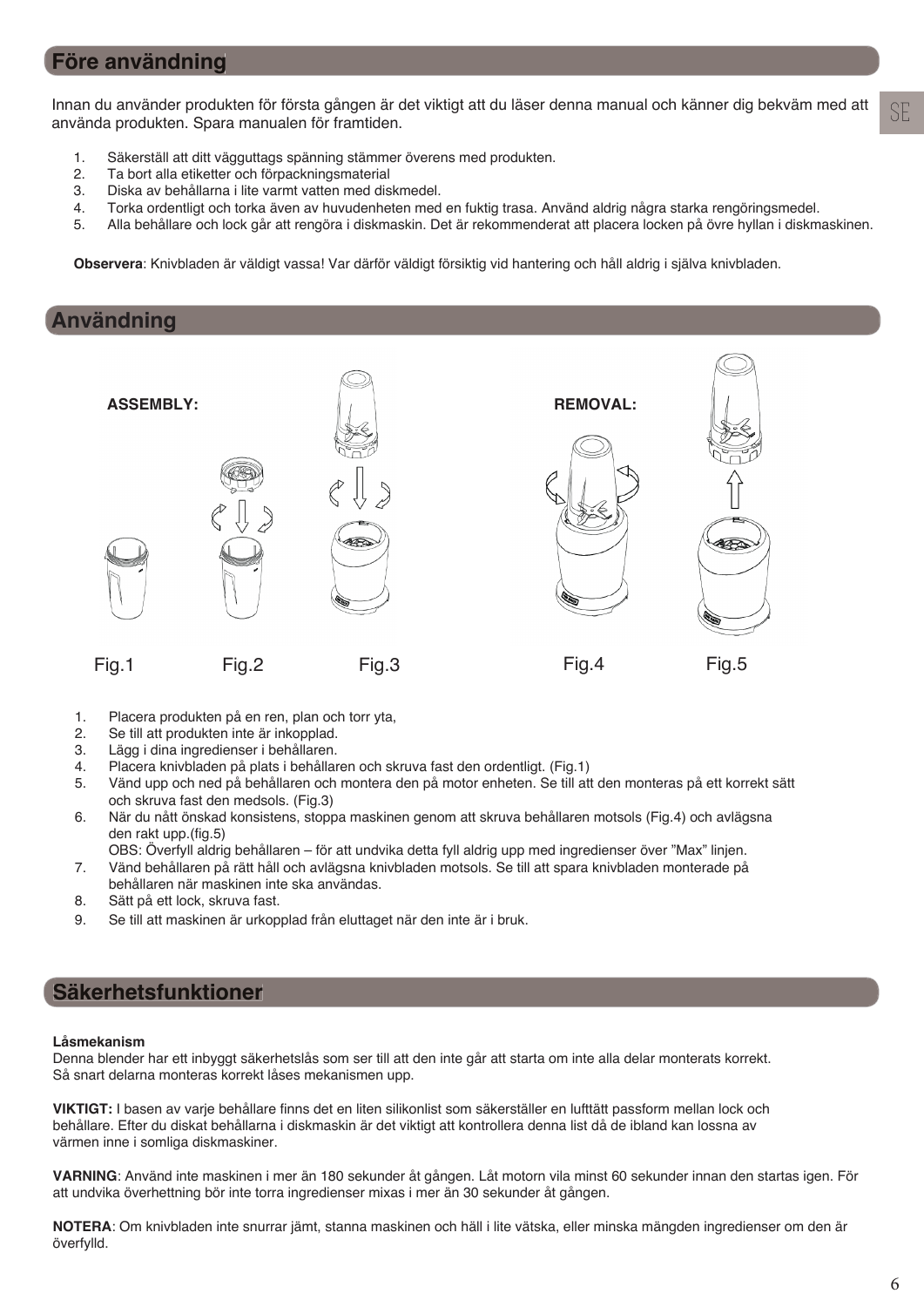| <b>Syfte</b>    | <b>Behållare</b> | Typ av ingrediens           |
|-----------------|------------------|-----------------------------|
| Hacka           | 0.5L<br>0.8L     | Nötter<br>Choklad           |
| Finfördela      | 0.5L             | Ost<br>Brödsmulor           |
| Mixa            | 0.5L<br>0.8L     | Dippor<br>Smet              |
| Sås             | 0.5L<br>0.8L     | Vinägrett<br>Dressing       |
| Fruset          | 0.5L<br>0.8L     | ls<br>Frusen frukt<br>Glass |
| Smoothies/Juice | 0.5L<br>0.8L     |                             |

### **Rengöring och underhåll**

#### **Rengöra**

**OBS:** Se till att kontakten är urkopplad från eluttaget innan rengöring.

- Vänta tills blendern svalnat innan användning.
- Sänk aldrig ner motorenheten i vatten eller annat vätska. Diska aldrig i diskmaskin.
	- 1. Separera alla delar ifrån varandra
	- 2. Rengör motorenheten med en lätt fuktad trasa och torka av med en torr trasa.
	- 3. Placera behållarna i diskmaskinen. Locken bör diskas på övre hyllan. Var försiktig med hanteringen av knivbladen då de är mycket vassa.
	- 4. Om möjligt, skölj alltid av delarna direkt efter användning för att underlätta rengöring.
	- 5. Förvara alltid produkten i en sval och torr miljö.

#### **Notera:**

Du kan även diska behållarna med varmt vatten och lite diskmedel som du fyller behållaren med och sedan placerar på motorn och startar några få sekunder. Fyll aldrig behållaren till mer än Max för att undvika att vatten rinner ut. Så snart produkten rengjorts, avlägsna den från motorn och skölj behållarna under rinnande vatten. Låt alla delar torka ordentligt. Förvara aldrig starka kemikalier eller rengöringsmedel i direkt anslutning till produkten.

**Tips**: Använd en liten borste (ingår ej) för att avlägsna rester som fastnat under knivbladen.

#### **Förvaring**

- 1. Förvara produkten upprätt. Ställ inga produkter ovanpå blendern.
- 2. Töm och rengör alla behållare och tillbehör.
- 3. Se till att produkten hunnit svalna ca 30 minuter innan den förvaras efter användning.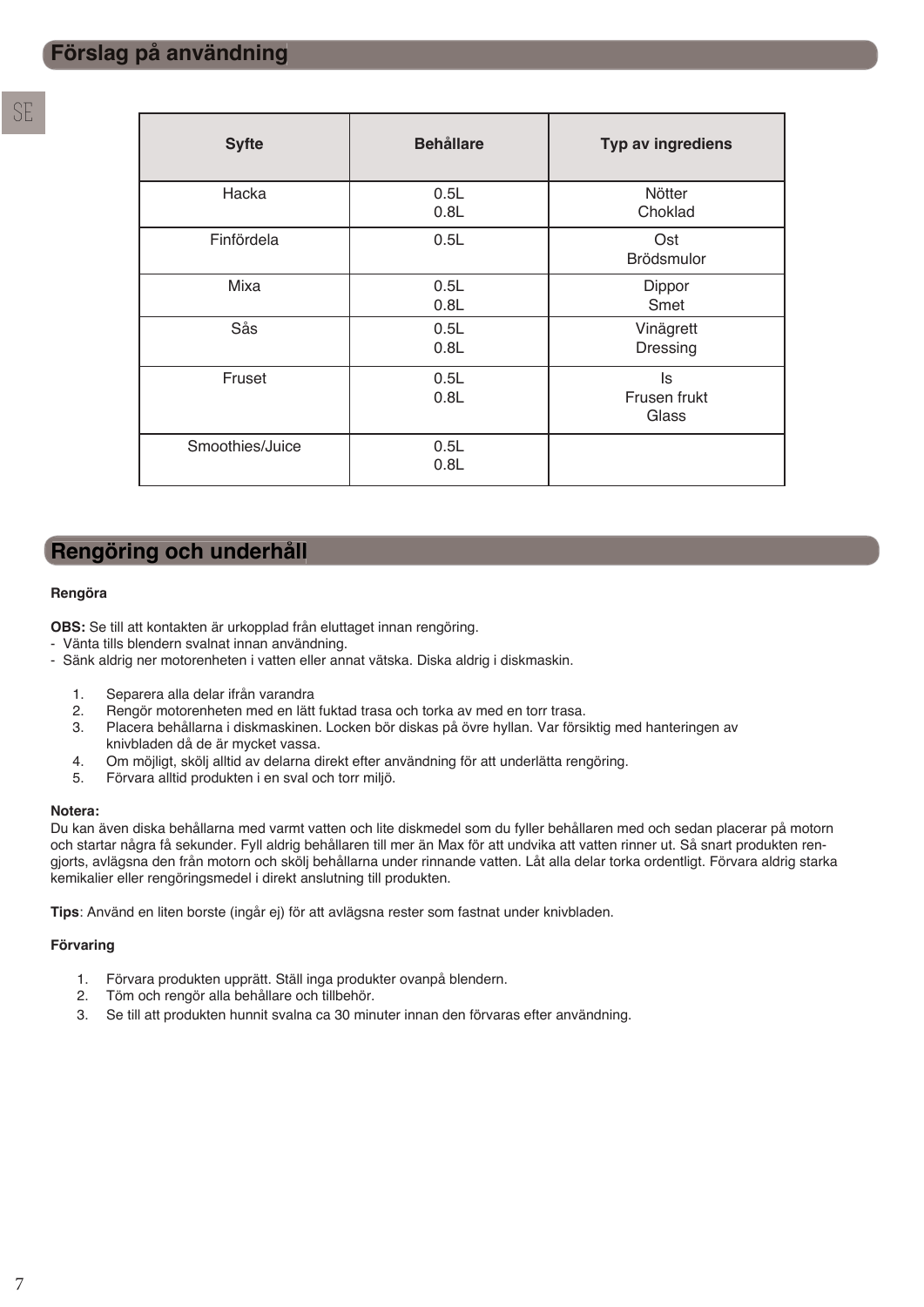| <b>Problem</b>                                   | Möjliga anledningar & lösningar                                                                                                                                                                                                  |
|--------------------------------------------------|----------------------------------------------------------------------------------------------------------------------------------------------------------------------------------------------------------------------------------|
| Motorn startar inte eller knivarna roterar ej    | Se till att behållarna monterats ordentligt på plats<br>och skruvats fast för att låsa upp låsmekanismen.                                                                                                                        |
| Maten är ojämnt mixad                            | Antingen så är behållaren överfylld eller så används<br>pulsfunktionen på ett felaktigt sätt. Minska mängden ingredien-<br>ser och försök på nytt                                                                                |
| Maten är för fint fördelad eller vattnig         | Maten har mixats för länge. Använd kortare<br>intervaller för bästa resultat.                                                                                                                                                    |
| Du kan inte få "snö" när is mixas.               | För bästa resultat ska is mixas direkt när den tagits ut från<br>frysen. Använd även kortare intervall istället för att mixa långa<br>perioder. Se till att behållaren är helt torr innan isen läggs i.                          |
| Behållaren läcker                                | Se till att locket är korrekt monterat på behållaren. Läckor kan<br>uppstå om locket monterats felaktigt. Skruva fast locket<br>ordentligt, medsols.                                                                             |
| Maskinen startar ej                              | Se till att kontakten är korrekt installerat i eluttaget.<br>Se även till att knivbladen är korrekt monterade i behållaren.                                                                                                      |
| Maskinen stannar ej                              | Dra ur kontakten ur eluttaget och kontakta en auktoriserad<br>verkstad eller återförsäljare.                                                                                                                                     |
| Maskinen mixar dåligt                            | Mixa ingredienserna med pulsfunktion för bästa resultat. Tryck<br>ned behållaren i korta intervall för en jämn blandning/mix. För<br>frysta ingredienser, kör puls i korta intervall om 2-5 sekunder<br>och upprepa.             |
| Lock/Knivarna går inte att fästa på korrekt sätt | Ställ behållaren på ett jämnt underlag. Lägg locket på toppen av<br>behållaren och se till att de ligger jämnt längst med kanten på<br>behållaren. Skruva sedan fast locket/knivarna medsols tills de<br>sitter säkert på plats. |

### **Korrekt avfallshantering**

Denna symbol på produkten eller i instruktionerna betyder att den ska slängas separat från annat hushållsavfall när den inte fungerar längre. Inom EU finns separata återvinningssystem för avfall. Kontakta lokala myndigheter eller din återförsäljare för mer information.





Champion ® Makadamgatan 14 I 254 64 Helsingborg I Sweden info@championnordic.se



Designed in Sweden I Assembled in China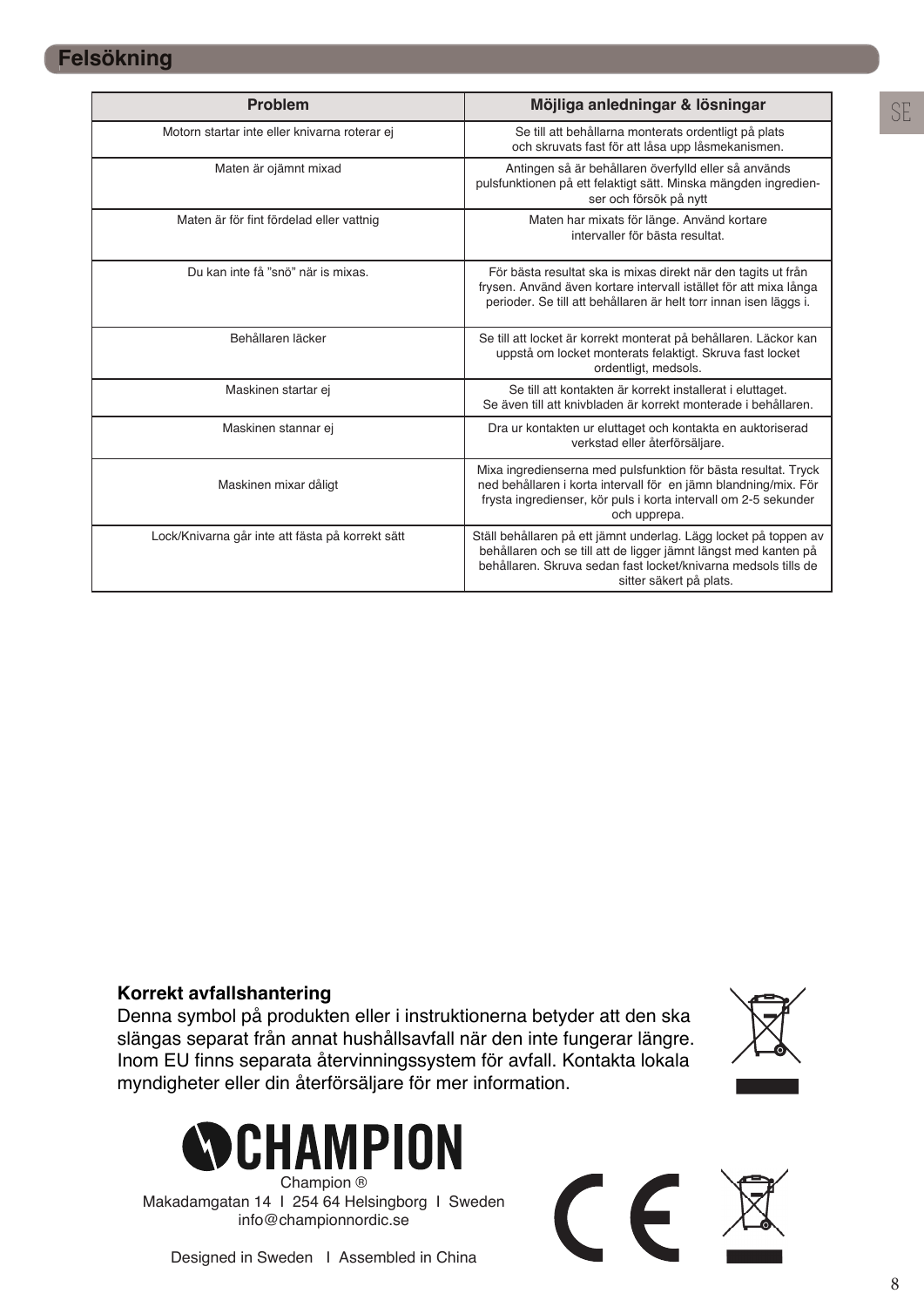### Kun til privat brug

DK

Læs alle instruktioner, inden du anvender din blender.

- 1. Som en beskyttelse mod elektriske stød må enheden og ledninger aldrig nedsænkes i vand eller en anden væske.
- 2. Dette produkt er ikke beregnet til at blive anvendt af børn eller personer med en nedsat fysisk, sensorisk eller mental evne, uden at de har fået klare instruktioner om produktets funktioner og risikoen ved fejlhåndtering.
- 3. Lad aldrig små børn bruge dette produkt som et stykke legetøj. Apparatet skal altid overvåges, hvis det anvendes i nærheden af børn.
- 4. Lad aldrig blenderen være ude af syne, når denne er i brug.
- 5. Tag stikket ud af stikkontakten, når blenderen ikke er i brug. Det gælder også inden montering eller rengøring. Træk aldrig i ledningen, når den tages ud af stikkontakten, du skal altid holde i selve stikket.
- 6. Bøj aldrig ledningen mere end nødvendigt, da dette kan føre til defekter, der bevirker, at produktet ikke fungerer.
- 7. Anvend ikke produktet, hvis du opdager, at enten ledningen eller stikket er beskadiget.
- 8. Hvis ledningen eller stikket er beskadiget, skal dette repareres af et autoriseret serviceværksted.
- 9. Lad ikke ledningen hænge ned fra et bord eller lignende.
- 10. Produktet skal altid placeres på en tør og plan overflade.
- 11. Hold hænder, hår og tøj væk fra blenderen for at undgå personskader eller beskadigelse af produktet.
- 12. BEMÆRK: Knivene i maskinen er meget skarpe, og disse skal derfor håndteres med den største forsigtighed.
- 13. Du skal altid undgå at komme i kontakt med de bevægelige dele.
- 14. Brug aldrig blenderen, hvis knivene er bøjede eller beskadigede.
- 15. For at reducere risikoen for defekter skal blenderens dele monteres i overensstemmelse med denne vejledning.
- 16. Anbring aldrig produktet i nærheden af en varm overflade, såsom et komfur eller en ovn.
- 17. Eventuelt tilbehør, der ikke er anbefalet af producenten, bør ikke anvendes, da dette kan forårsage skader på produktet.
- 18. Fjern aldrig beholderen fra basisenheden, når maskinen er i brug.
- 19. For at mindske risikoen for personskader skal du aldrig bruge maskinen, hvis du er usikker på, om knivene er korrekt monteret. Forsøg aldrig at presse låsemekanismen, der holder knivene på plads.
- 20. Udsæt aldrig beholderen for ekstreme temperaturforskelle
- 21. BEMÆRK: Du må aldrig blende varm mad eller væske.
- 22. Beholderen må ikke overfyldes.
- 23. Start aldrig maskinen, hvis beholderen er tom.
- 24. Skulle blenderen blive overophedet, vil en sikring slå fra, og motoren slukker. Inden blenderen startes, skal den først køle ned, hvilket tager omkring 30 minutter.
- 25. Produktet er beregnet til husholdningsbrug. Brug aldrig blenderen udendørs.
- 26. Maskinen eller dens tilbehør er ikke beregnet til brug i en mikrobølgeovn. Anbring aldrig beholdere i mikrobølgeovnen, da dette kan forårsage skade på beholderne.
- 27. Motoren må aldrig nedsænkes i vand eller anden væske, motoren må ligeledes aldrig skylles under rindende vand. Brug kun en fugtig klud, når motorenheden skal rengøres.
- 28. Sluk altid for strømmen, når produktet ikke længere er i drift.
- 29. Produktet holdes uden for børns rækkevidde.
- 30. Afbryd altid strømmen før rengøring.
- 31. For at undgå diverse risici skal delene altid monteres korrekt.
- 32. Sørg for, at knivene er fast monteret, inden maskinen startes.
- 33. Forsøg aldrig selv at åbne eller reparere produktet.
- 34. **ADVARSEL:** Forlængerledninger anbefales ikke til dette specifikke produkt.

### **Lær dit nye produkt at kende**











A. Låg B. Låg med hældetud C. 0,5 L beholder D. 0,8 L beholder E.Motorenhed F.Knivblad-enhed

**BEMÆRK:** Denne blender er en kraftig maskine med et kompakt design og en fantastisk ydeevne. Den knuser is, hakker, mixer og blender. Blend dine foretrukne smoothies og tag din beholder, som du kan drikke direkte fra.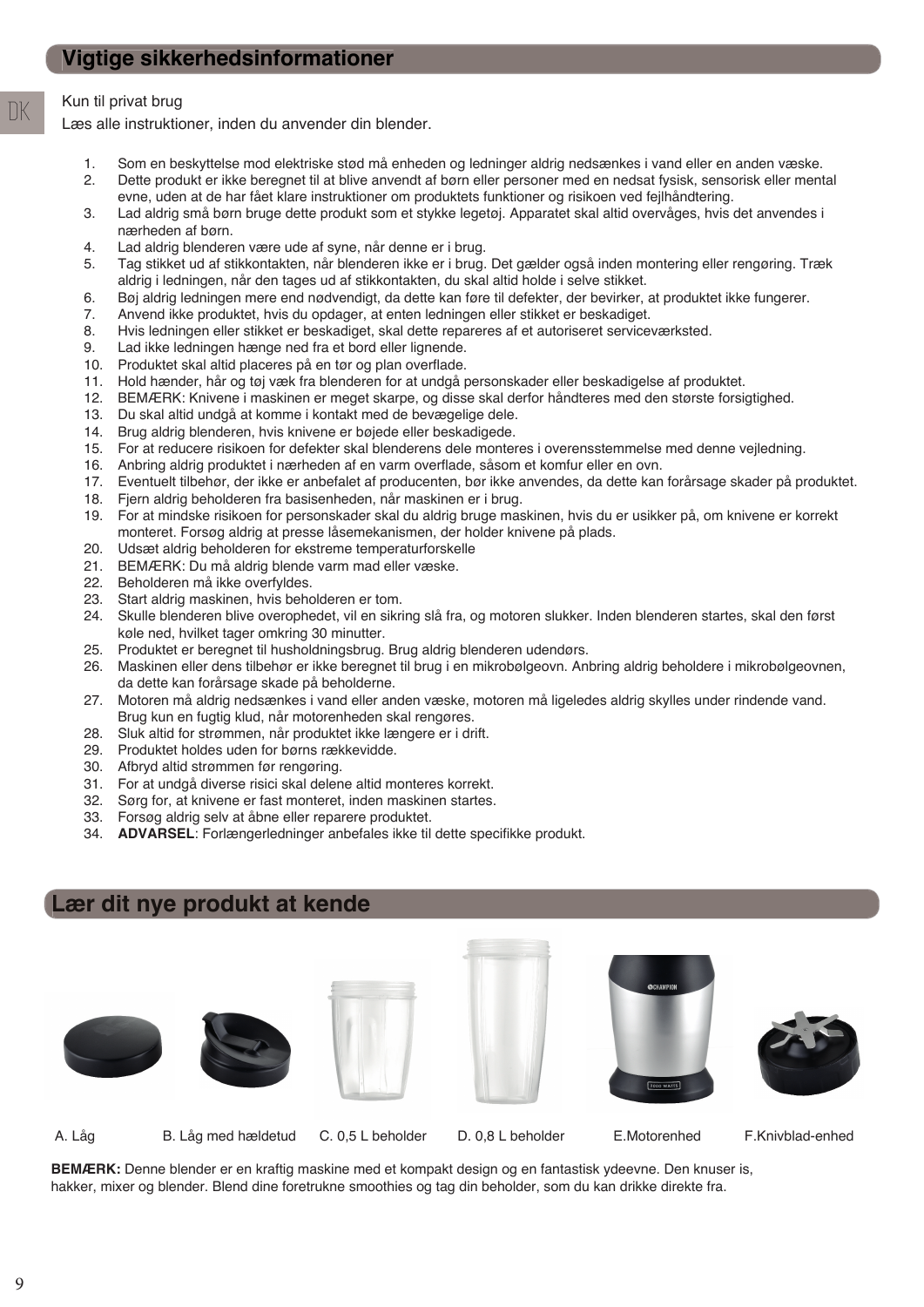### **Før anvendelse**

Før du anvender produktet for første gang, er det vigtigt, at du gennemlæser denne manual, så du bliver fortrolig med produktet. Gem vejledningen til senere brug.

- 1. Sørg for, at din kontakts spændinger svarer overens med produktet.
- 2. Fjern alle mærkater samt emballagen.
- 3. Vask beholderne i varmt vand med opvaskemiddel. Tør grundigt af. Tør også hovedenheden med en fugtig klud. Brug aldrig skrappe rengøringsmidler.
- 4. Alle beholdere og låg kan rengøres i opvaskemaskinen. Det anbefales at placere lågene på den øverste hylde i opvaskemaskinen.

**Bemærk:** Knivene er meget skarpe! Vær derfor meget forsigtig ved håndteringen af disse og hold aldrig i selve knivbladene.

#### **Anvendelse**



- 1. Produktet placeres på en ren, plan og tør overflade.
- 2. Sørg for, at maskinen er frakoblet.
- 3. Ilæg dine ingredienser i beholderen.
- 4. Anbring knivbladene i beholderen og fastgør denne på forsvarlig vis. (Figur 1)
- 5. Montér beholderen på motorenheden. Sørg for, at denne er korrekt monteret. Skru fast med uret. (Figur 3)
- 6. Når du har nået den ønskede konsistens, stoppes maskinen ved at dreje beholderen mod uret (figur 4). Fjern den med en opretgående bevægelse. (Figur 5) BEMÆRK: Overfyld aldrig beholderen - fyld aldrig beholderen op over "max"-linjen, når der ihældes diverse ingredienser.
- 7. Drej beholderen i den rigtige retning og fjern knivene mod uret. Sørg for at gemme knivene, der er monteret på beholderen, væk, når maskinen ikke er i brug.
- 8. Sæt et låg på og skru fast.
- 9. Kontrollér, at maskinen er frakoblet, og stikket er taget ud, når blenderen ikke er i brug.

### **Sikkerhedsfunktioner**

#### **Låsemekanisme**

Denne blender har en indbygget sikkerhedslås, som sikrer, at enheden ikke starter, medmindre alle dele er monteret korrekt. Så snart delene er samlet korrekt, oplåses mekanismen.

**VIGTIGT:** I bunden af hver beholder er der en lille silikoneliste, der sikrer, at der er lufttæt mellem låg og beholderen. Når du har vasket beholderne i opvaskemaskinen, er det vigtigt at tjekke denne silikoneliste, da den af og til kan løsne sig grundet varmen i opvaskemaskinen

**ADVARSEL**: Brug ikke maskinen i mere end 180 sekunder ad gangen. Lad motoren hvile i mindst 60 sekunder, før du genstarter den. For at undgå overophedning bør ingen tørre ingredienser blendes i mere end 30 sekunder ad gangen.

**BEMÆRK**: Hvis knivene ikke kører jævnt, skal maskinen stoppes. Ihæld lidt væske eller reducér mængden af ingredienser, hvis blenderen er overfyldt.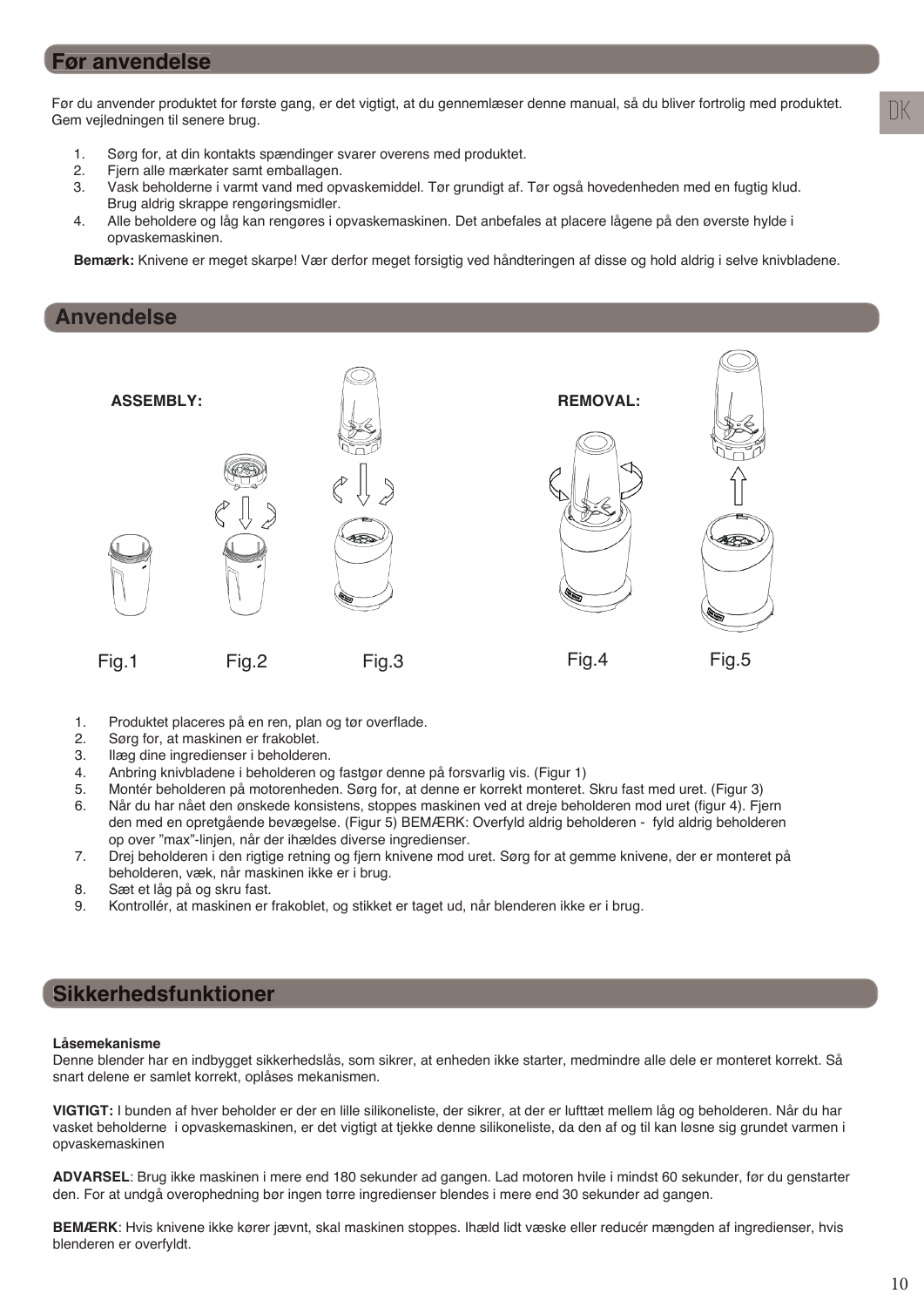| Formål          | <b>Beholder</b> | <b>Type af ingredienser</b> |
|-----------------|-----------------|-----------------------------|
| Hakke           | 0.5L<br>0.8L    | Nødder<br>Chokolade         |
| Finsnitte       | 0.5L            | Ost<br>Rasp                 |
| Mixe            | 0.5L<br>0.8L    | Dip<br>Dej                  |
| Sauce           | 0.5L<br>0.8L    | Eddike<br>Dressing          |
| Frosset         | 0.5L<br>0.8L    | ls<br>Frossen frugt         |
| Smoothies/Juice | 0.5L<br>0.8L    |                             |

### **Rengøring og vedligehold**

#### **Rengøring**

**BEMÆRK:** Sørg for, at stikket er taget ud af stikkontakten før rengøring.

- Vent, indtil blenderen er kølet af inden rengøring.
- Nedsænk aldrig motorenheden i vand eller anden væske. Vask aldrig i opvaskemaskine.
	- 1. Adskil alle dele fra hinanden
	- 2. Rengør motorenheden med en fugtig klud og tør efter med en tør klud.
	- 3. Placér beholdere i opvaskemaskinen. Lågene skal vaskes på øverste hylde. Vær forsigtig med håndtering af bladene, da de er meget skarpe.<br>4. Hyjs det er muligt, skyl da altid dele
	- 4. Hvis det er muligt, skyl da altid delene umiddelbart efter brug for at lette rengøringen.
	- 5. Opbevar altid produktet i et køligt og tørt miljø.

#### **Bemærk:**

Du kan også rengøre beholderen med varmt vand og lidt opvaskemiddel, som du fylder beholderen med. Derefter startes motoren et par sekunder. Fyld aldrig beholderen til mere end max, så vandet ikke ender med at løbe ud. Når produktet er rengjort, fjernes det fra motoren, og beholderne skyldes under rindende vand. Lad alle dele tørre grundigt. Opbevar aldrig skrappe kemikalier eller rengøringsmidler i forbindelse med produktet.

**Tips**: Brug en lille børste (medfølger ikke) til at fjerne snavs, som har sat sig fast på knivene.

#### **Opbevaring**

- 1. Produktet holdes oprejst. Placér ikke andre produkter oven på blenderen.
- 2. Tøm og rengør alle beholdere og tilbehør.
- 3. Produktet skal køle af i ca. 30 minutter efter brug, før det opbevares.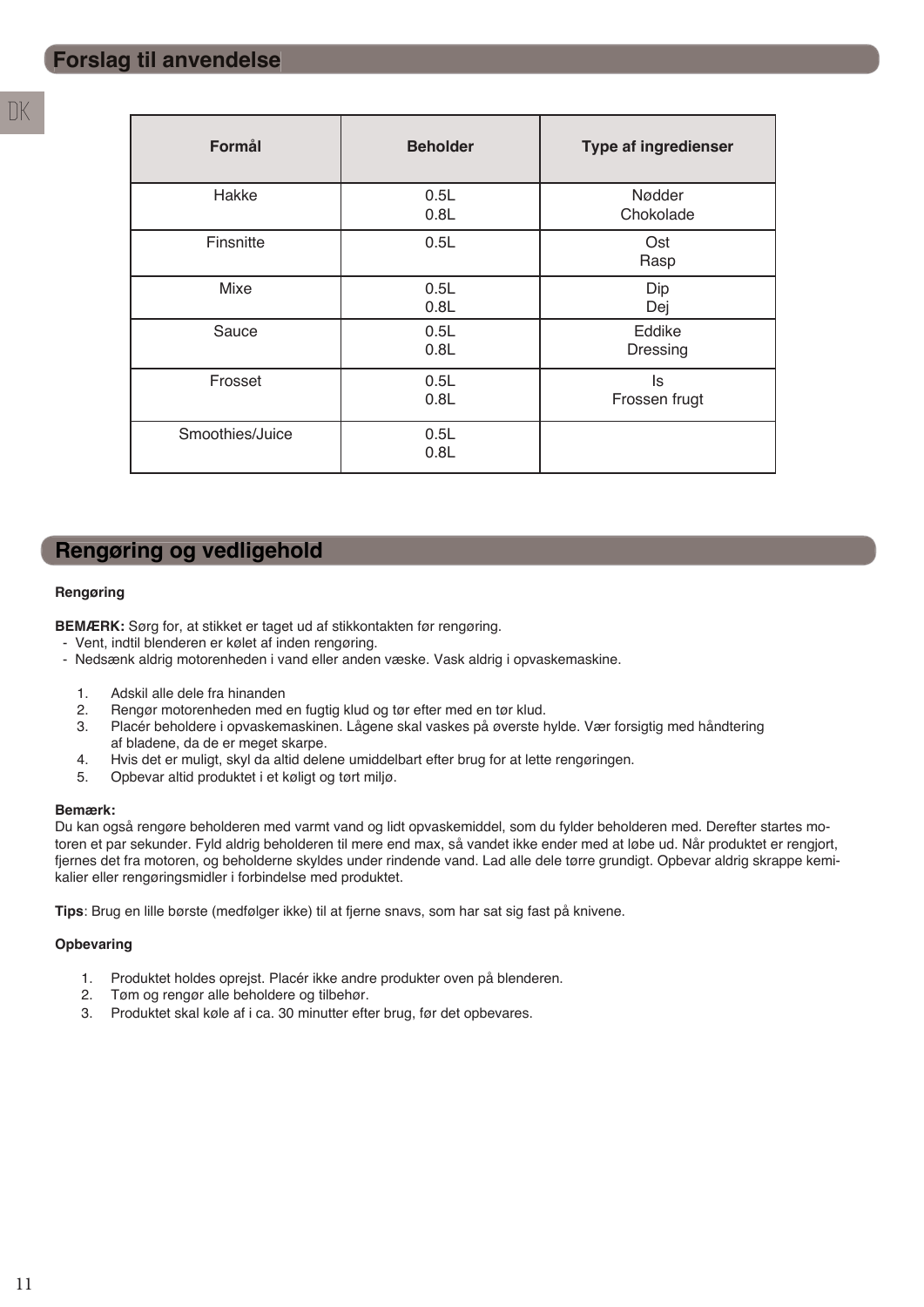### **Fejlsøgning**

| <b>Problem</b>                                   | Mulige årsager og løsninger                                                                                                                                                                                                                                      |
|--------------------------------------------------|------------------------------------------------------------------------------------------------------------------------------------------------------------------------------------------------------------------------------------------------------------------|
| Motoren starter ikke, eller knivene roterer ikke | Sørg for, at beholderne sidder korrekt og skrues<br>fast for at låse låsemekanismen op.                                                                                                                                                                          |
| Maden er ujævnt blandet                          | Enten er beholderen overfyldt, eller så anvendes pulsfunktionen<br>forkert. Reducér mængden af ingredienser og prøv igen.                                                                                                                                        |
| Maden er for fintdelt eller vandet               | Maden er blendet for længe. Anvend kortere<br>intervaller for at opnå et bedre resultat.                                                                                                                                                                         |
| Du kan ikke få "sne", når is blendes             | For at få det bedste resultat skal is blendes, når det<br>tages direkte fra fryseren. Brug kortere intervaller i<br>stedet for at blende over en længere periode.<br>Sørg for, at beholderen er helt tør, inden isen ihældes.                                    |
| Beholderen lækker                                | Sørg for, at låget er samlet korrekt på beholderen. Lækager kan<br>forekomme, hvis låget er installeret forkert. Skru låget godt fast<br>med uret.                                                                                                               |
| Maskinen starter ikke                            | Sørg for, at stikket er sat rigtigt i stikkontakten.<br>Sørg også for, at knivene er monteret korrekt i beholderen.                                                                                                                                              |
| Maskinen standser ikke                           | Træk stikket ud af stikkontakten og kontakt et autoriseret servi-<br>ceværksted eller en forhandler.                                                                                                                                                             |
| Maskinen blender dårligt                         | Blend ingredienserne med pulsfunktion for at opnå det bedste<br>resultat. Tryk beholderen ned i korte intervaller for at opnå en<br>jævn blending/mix. Ved frosne ingredienser anvendes pulsfunk-<br>tionen i korte intervaller à 2-5 sekunder. Gentag herefter. |
| Låget/knivene kan ikke samles ordentligt         | Anbring beholderen på en plan overflade.<br>Fastgør låget på toppen af beholderen og kontrollér, at det ligger<br>jævnt langs med kanten på beholderen. Skru siden låget/knive-<br>ne fast med uret, indtil elementerne sidder korrekt.                          |

### **Korrekt affaldshåndtering**

Dette symbol på produktet eller i instruktionerne betyder at det skal smides ud separat fra andet husaffald, når det ikke fungerer længere. I EU findes separate genbrugssystemer for affald. Kontakt de lokale myndigheder eller din sælger for mere information.



Champion ® Makadamgatan 14 I 254 64 Helsingborg I Sweden info@championnordic.se



#### Designed in Sweden I Assembled in China

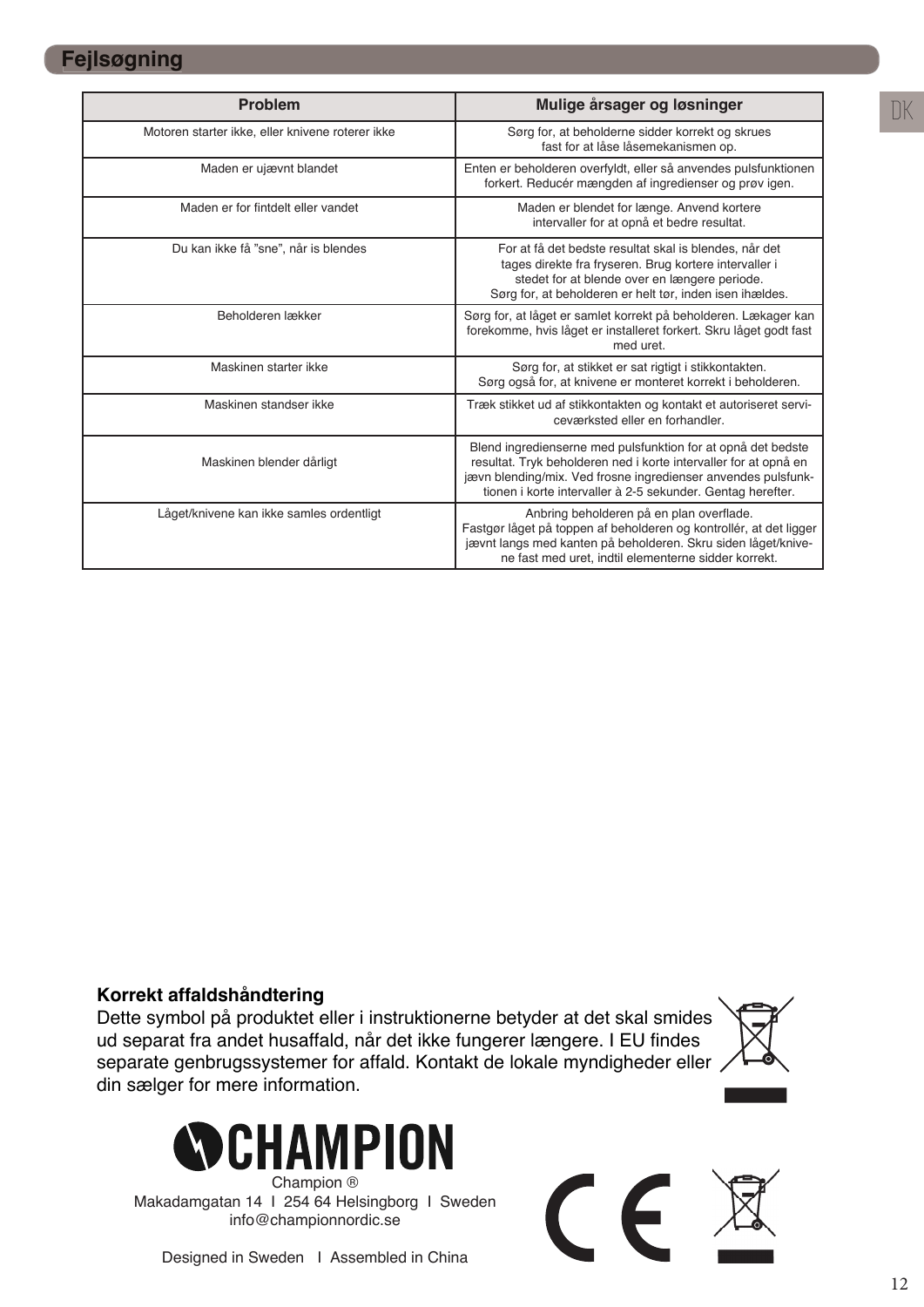Kun beregnet for hjemmebruk

NO

Les alle instruksjonene før du benytter deg av blenderen din

- 1. Senk aldri ned produktet eller ledningen i vann eller annen væske for å beskytte deg mot elektrisk støt.
- 2. Dette produktet er ikke beregnet på å brukes av barn eller personer med nedsatt fysisk, sensorisk eller mental evne uten at de har fått tydelige instruksjoner om produktets funksjoner og risiko ved feil bruk.
- 3. La aldri små barn bruke dette produktet som en leke. Ha alltid tilsyn over produktet dersom det brukes i nærheten av barn.
- 4. Gå aldri fra blenderen uten tilsyn under bruk.
- 5. Fjern støpselet fra stikkontakten når produktet ikke brukes, før den monteres sammen eller innen rengjøring. Dra aldri i selve ledningen når du fjerner produktet fra stikkontakten. Hold alltid i støpselet.
- 6. Bøy aldri ledningen mer enn nødvendige ettersom dette kan føre til skader som gjør at produktet ikke fungerer som det bør.
- 7. Bruk aldri produktet dersom du oppdager at ledningen eller støpselet er skadet.
- 8. Dersom ledningen eller støpselet er skadet, skal dette repareres av et autorisert verksted.
- 9. La ikke ledningen henge ned fra et bord eller en benk.
- 10. Sett alltid produktet på en tørr og jevn overflate.
- 11. Hold alltid hender, hår og klær i avstand fra blenderen for å unngå personskader eller skader på produktet.
- 12. OBS: Knivene i maskinen er svært skarpe og må håndteres med varsomhet.
- 13. Unngå alltid kontakt med de bevegelige delene.
- 14. Bruk aldri produktet dersom knivbladene er bøyde eller skadede.
- 15. For å minimere risiko for skader, skal alltid blenderens deler monteres i samsvar med denne bruksanvisningen.
- 16. Plasser aldri produktet i nærheten av varme overflater som komfyr eller ovn.
- 17. Tilbehør som ikke anbefales av produsenten bør ikke brukes for å unngå skader.
- 18. Fjern aldri beholderen fra baseenheten mens maskinen er i bruk.
- 19. Bruk aldri maskinen dersom du er usikker på om knivbladene er korrekt monterte for å minimere risikoen for skader. Prøv aldri å tvinge ned låsmekanismen som holder knivene på plass.
- 20. Utsett aldri beholderen for ekstreme temperaturforandringer.
- 21. OBS: Miks aldri varm mat eller væske.
- 22. Overfyll aldri beholderen.
- 23. Start aldri maskinen med en tom beholderen.
- 24. Dersom maskinen blir overopphetet, kommer en sikring til å gå og motoren slås av. For å starte den igjen må den først kjøle seg ned. Dette tar ca. 30 minutter.
- 25. Produktet er kun beregnet for husholdningsbruk. Må ikke brukes utendørs.
- 26. Maskinen eller dens tilbehør er ikke beregnet for å brukes i en mikrobølgeovn. Plasser aldri beholderne i en mikrobøl geovn da dette kan føre til skader på beholderne.
- 27. Senk aldri motoren ned i vann eller annen væske, skyll den heller ikke under rennende vann. Bruk kun en fuktig klut når motorenheten skal rengjøres.
- 28. Koble alltid ut strømmen når produktet ikke skal brukes mer.
- 29. Hold produktet utenfor rekkevidde for barn.
- 30. Koble alltid ut strømmen før du rengjører produktet.
- 31. Monter alltid alle delene på en korrekt måte for å unngå risiko.
- 32. Sørg for at knivbladene er skikkelig monterte før du starter maskinen.
- 33. Forsøk aldri å åpne eller reparere dette produktet selv.
- 34. **Advarsel: Det anbefales å ikke bruke skjøteledninger til dette produktet.**

### **Bli kjent med det nye produktet ditt**













A.Lokk B.Lokk med helletut C.0,5l beholder D.0,8l beholder E.Motorenhet F.Knivbladenhet

**MERK:** Denne blenderen er en kraftig maskin med en kompakt design og fantastisk ytelse. Den knuser is, hakker, mikser og blander. Bland din favorittsmoothie og ta med deg beholderen og drikk direkte fra den.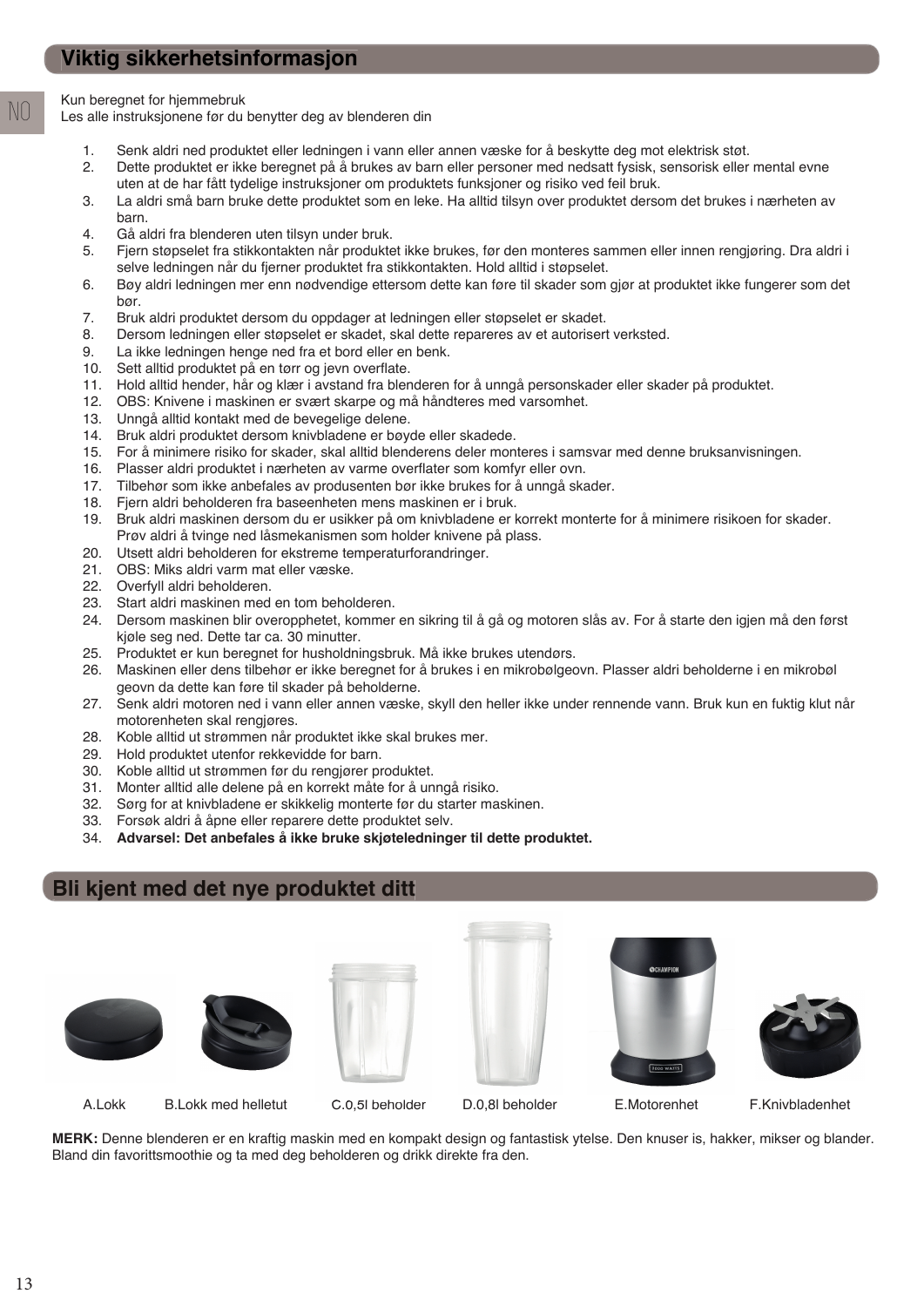### **Innen bruk**

Før du benytter deg av produktet for første gang, er det viktig at du leser denne bruksanvisningen og føler deg komfortabel med å bruke produktet. Ta vare på bruksanvisningen for fremtiden.

- 1. Forsikre deg om at spenningen fra stikkontakten stemmer overens med produktet.
- 2. Fjern alle etiketter og emballasje.<br>3. Vask beholderne med litt varmt va
- Vask beholderne med litt varmt vann iblandet oppvaskmiddel.
- 4. Tørk godt av og tørk også av hovedenheten med en fuktig klut. Bruk aldri sterke rengjøringsmidler.
- 5. Alle beholdere og lokk kan rengjøres i oppvaskmaskin. Det anbefales å sette lokket på øverste hylle i oppvaskmaskinen.

**Merk:** Knivbladene er svært skarpe! Vær derfor ytterst forsiktig ved håndtering og hold aldri i selve knivbladene.

#### **Bruk**



- 1. Sett produktet på en ren, jevn og tørr overflate.
- 2. Sørg for at produktet ikke er koblet til.
- 3. Legg i ingrediensene dine i beholderen.
- 4. Sett knivbladet på plass i beholderen og skru godt fast. (Fig.1)
- 5. Vend opp og ned på beholderen og monter denne på motorenheten. Sørg for at den monteres på en korrekt måte og skru den fast med klokken. (Fig.3)
- 6. Når du har nådd ønsket konsistens, stans maskinen ved å skru beholderen mot klokken (Fig.4), og fjern den rett opp. (Fig.5)
	- OBS: Overfyll aldri beholderen. Fyll aldri opp med ingredienser over "Max"-linjen for å unngå dette.
- 7. Vend beholderen til riktig retning og fjern knivbladene mot klokken. Sørg for å lagre knivbladene montert på beholderen når maskinen ikke er i bruk.
- 8. Sett på et lokk og skru fast.
- 9. Sørg for at maskinen er koblet fra vegguttaket når den ikke er i bruk.

### **Sikkerhetsfunksjoner**

#### **Låsmekanisme**

Denne blenderen har en innebygd sikkerhetslås som sørger for at den ikke kan startes dersom ikke samtlige deler er korrekt monterte. Så fort delene er montert korrekt, låses denne mekanismen opp.

VIKTIG: I basen til hver beholder befinner det seg en liten silikonlist som sikrer en lufttett passform mellom lokk og beholder. Etter at du har vasket beholderne i oppvaskmaskin, er det viktig å kontrollere denne listen da de iblant kan løsne av varmen i visse oppvaskmaskiner.

**ADVARSEL**: Bruk ikke maskinen i mer enn 180 sekunder om gangen. La motoren hvile i minst 60 sekunder før den startes igjen. For å unngå overoppheting bør ikke tørre ingredienser mikses i mer enn 30 sekunder om gangen.

**MERK:** Om knivbladene ikke snurrer jevnt, stans maskinen og hell i litt væske. Eventuelt kan mengde ingredienser minskes dersom den er overfylt.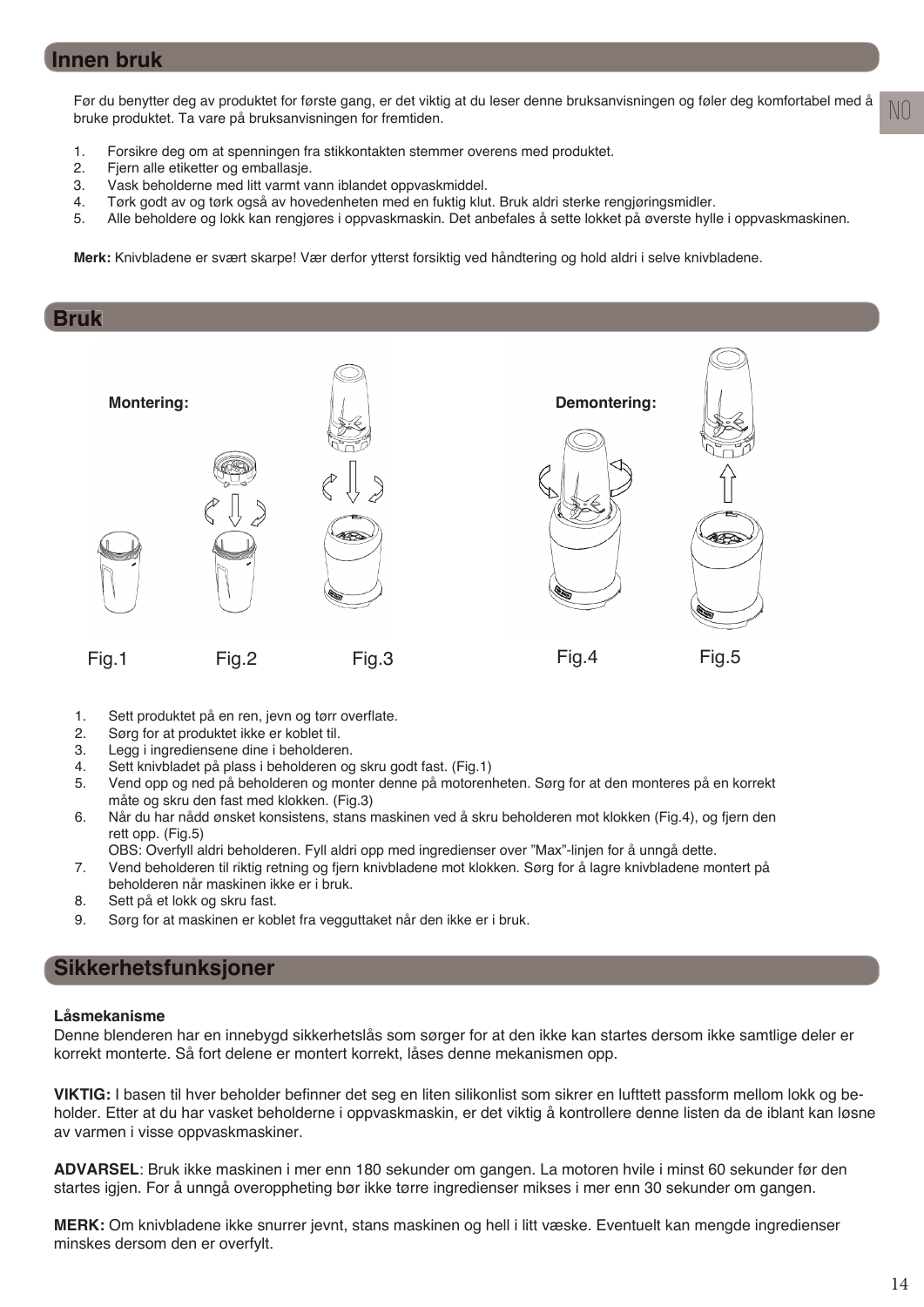| <b>Bruksområde</b> | <b>Beholder</b> | <b>Type ingredienser</b>             |
|--------------------|-----------------|--------------------------------------|
| Hakke              | 0.5L<br>0.8L    | Nøtter<br>Sjokolade                  |
| Finmale            | 0.5L            | Ost<br><b>Brødsmuler</b>             |
| <b>Miks</b>        | 0.5L<br>0.8L    | <b>Dipp</b><br>Røre                  |
| Saus               | 0.5L<br>0.8L    | Dressing                             |
| Frossen            | 0.5L<br>0.8L    | ls<br>Frossen frukt<br><b>Iskrem</b> |
| Smoothie/Juice     | 0.5L<br>0.8L    |                                      |

### **Rengjøring og vedlikehold**

#### **Rengjøring**

**OBS:** Sørg for at støpselet er koblet fra vegguttaket før rengjøring.

- Vent til blenderen har kjølnet før bruk.
- Senk aldri ned motorenheten i vann eller annen væske. Vask den aldri i oppvaskmaskin.
	- 1. Separer alle deler fra hverandre.
	- 2. Rengjør motorenheten med en lett fuktet klut og tørk med en tørr klut.
	- 3. Sett beholderne i oppvaskmaskinen. Lokket bør vaskes på øverste hylle. Vær forsiktig med håndteringen av knivbladene ettersom disse er svært skarpe.
	- 4. Om mulig, skyll alltid delene direkte etter bruk for å gjøre rengjøringen lettere.<br>5. Oppbevar alltid produktet på et kiølig og tørt sted.
	- 5. Oppbevar alltid produktet på et kjølig og tørt sted.

**Merk:** Du kan også vaske beholderne med varmt vann og litt oppvaskmiddel som du fyller beholderen med, for så å plassere denne på motoren og kjøre i noen få sekunder. Fyll aldri beholderen til mer enn "Max" for å unngå at vann renner ut. Fjern produktet fra motoren så fort den er rengjort og skyll beholderne under rennende vann. La alle deler tørke godt. Oppbevar aldri sterke kjemikalier eller rengjøringsmidler i direkte forbindelse til produktet.

**Tips:** Bruk en liten børste (ikke inkludert) for å fjerne rester som har satt seg fast under knivbladene.

#### **Oppbevaring**

- 1. Oppbevar produktet oppreist. Ikke sett noen andre produkter oppå blenderen.
- 2. Tøm og rengjør alle beholdere og tilbehør.
- 3. Sørg for at produktet har rukket å kjøle ned i ca. 30 minutter før det oppbevares etter bruk.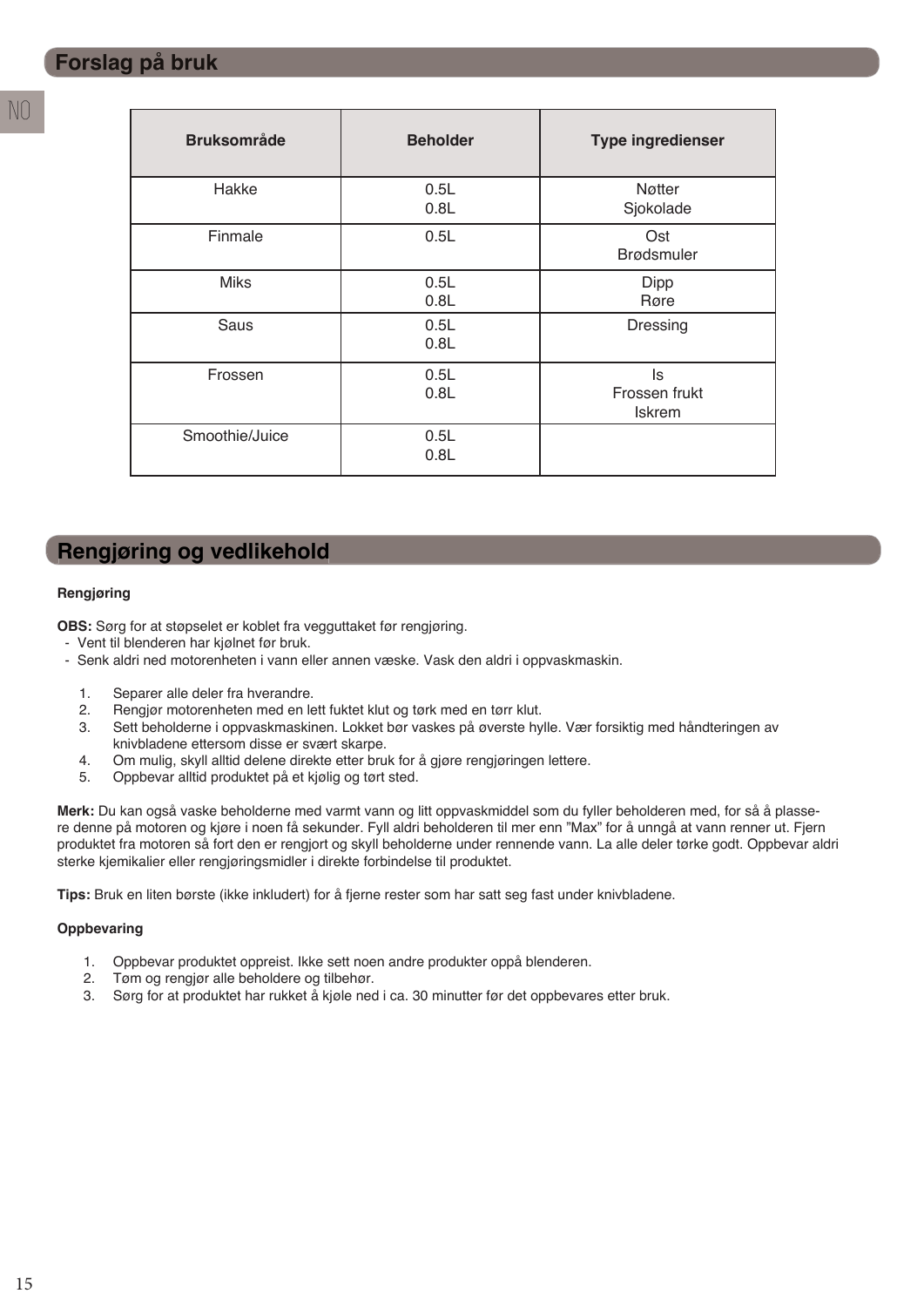### **Feilsøking**

| <b>Problem</b>                                  | Mulige grunner & løsninger                                                                                                                                                                                                           |
|-------------------------------------------------|--------------------------------------------------------------------------------------------------------------------------------------------------------------------------------------------------------------------------------------|
| Motoren starter ikke eller knivene roterer ikke | Sørg for at beholderne er skikkelig montert på plass<br>og er skrudd fast for å låse opp låsmekanismen.                                                                                                                              |
| Maten er ujevnt blandet                         | Enten er beholderen overfylt eller så brukes pulsfunksjonen på<br>en feil måte. Minsk mengden med ingredienser og prøv igjen.                                                                                                        |
| Maten er for fint fordelt eller vannete         | Maten har blitt mikset for lenge. Bruk kortere<br>intervaller for best mulig resultat.                                                                                                                                               |
| Du får ikke "snø" når du mikser is              | For best muliq resultat skal is mikses direkte etter den tas ut<br>fra fryseren. Bruk også kortere intervaller istedenfor å mikse<br>over lengre perioder. Sørg for at beholderen er helt tørr før isen<br>legges i.                 |
| Beholderen lekker                               | Sørg for at lokket er korrekt montert på beholderen. Lekkasj kan<br>oppstå dersom lokket er montert feil. Skru godt fast lokket, med<br>klokken                                                                                      |
| Maskinen starter ikke                           | Sørg for at støpselet er korrekt satt inn i vegguttaket. Pass også<br>på at knivbladene er korrekt monterte i beholderen.                                                                                                            |
| Maskinen stopper ikke                           | Dra ut støpselet fra vegguttaket og kontakt et autorisert verksted<br>eller forhandler.                                                                                                                                              |
| Maskinen mikser dårlig                          | Miks ingrediensene med pulsfunksjon for best mulig resultat.<br>Trykk ned beholderen i korte intervaller for en jevn blanding/<br>miks. For fryste ingredienser brukes puls i korte intervaller på<br>2-5 sekunder for så å gientas. |
| Lokk/knivene kan ikke festes på riktig måte     | Sett beholderen på et jevnt underlag. Legg lokket på toppen av<br>beholderen og sørg for at det ligger jevnt langs med kanten av<br>beholderen. Skru deretter fast lokket/knivene med klokken til de<br>sitter godt på plass.        |

### **Korrekt avfallshåndtering**

Dette symbolet på produktet eller i instruksjonene betyr at det skal kastes separat fra annet husholdningsavfall når det ikke virker lenger. Det finnes leveringspunkter og gjenbruksstasjoner som skal håndtere denne typen avfall. Kontakt lokale myndigheter eller forhandler for mer informasjon.



Champion ® Makadamgatan 14 I 254 64 Helsingborg I Sweden info@championnordic.se



 $\epsilon$ 

Designed in Sweden I Assembled in China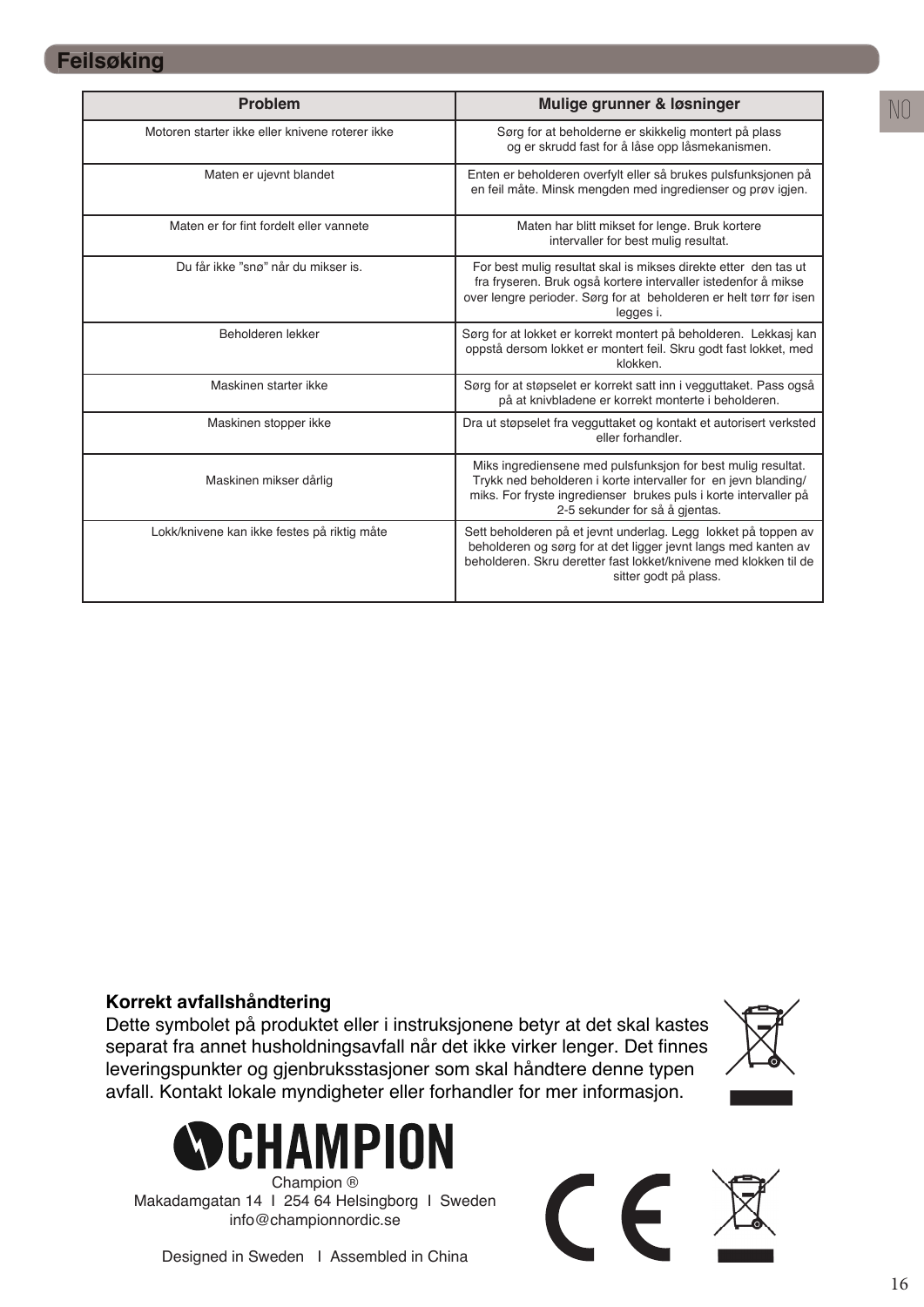Sopii ainoastaan kotikäyttöön

FI

Lue kaikki ohjeet ennen kuin käytät tehosekoitintasi

- 1. Suojautuaksesi sähköiskuilta, älä koskaan liota tuotetta tai sen virtajohtoa veteen tai muuhun nesteeseen.
- 2. Tämä laite ei sovi käytettäväksi lapsille tai henkilöille, joiden fyysinen, aistillinen tai henkinen kyvykkyys on alentunut, ellei heitä ole selkeästi perehdytetty ja opastettu tuotteen toimintoihin sekä mahdollisen väärinkäytön aiheuttamiin ris keihin.
- 3. Älä koskaan anna pienten lasten käyttää tätä laitetta leluna. Vahdi aina laitetta, mikäli sitä käytetään lasten lähettyvillä.
- 4. Älä koskaan jätä laitetta valvomatta sen ollessa käytössä.
- 5. Irrota pistoke pistorasiasta ennen purkamista tai puhdistamista sekä aina, kun tuotetta ei käytetä. Älä vedä johdosta irrottaessasi tuotetta pistorasiasta, vaan pidä aina kiinni pistokkeesta.
- 6. Älä taivuta laitteen johtoa enemmän kuin on tarpeen, sillä tämä voi aiheuttaa vaurioita saaden laitteen toimimaan vialli sesti.
- 7. Älä koskaan käytä laitetta, mikäli huomaat, että johto tai pistoke ovat vahingoittuneet.
- 8. Mikäli johto tai pistoke ovat vahingoittuneet, ne tulee korjauttaa valtuutetussa korjaamossa.
- 9. Älä anna johdon roikkua pöytää tai penkkiä vasten.
- 10. Aseta laite aina kuivalle ja tasaiselle pinnalle.
- 11. Pidä aina kädet, hiukset ja vaatteet poissa tehosekoittimesta välttääksesi henkilö- ja tuotevahingot.
- 12. HUOM: Koneen terät ovat erittäin teräviä, käsittele niitä varoen.
- 13. Vältä aina liikkuvien osien koskettamista.
- 14. Älä käytä tuotetta, mikäli sen terät ovat taipuneet tai vahingoittuneet.
- 15. Tehosekoittimen osat tulee aina asentaa tämän käyttöoppaan mukaisesti loukkaantumisriskin minimoimiseksi. 16. Älä koskaan sijoita tuotetta lämpimien pintojen, kuten lieden tai uunin läheisyyteen.
- 
- 17. Tarvikkeita, jotka eivät ole valmistajien suosittelemia, ei tulisi käyttää loukkantumisen välttämiseksi.
- 18. Älä koskaan poista säiliötä tukiasemastaan laitteen ollessa käytössä.
- 19. Vähentääksesi loukkaantumisriskiä, älä koskaan käytä laitetta, mikäli olet epävarma siitä, ovatko sen terät oikein asen netut. Älä koskaan yritä pakottaa alas lukitusmekanismia, joka pitää terät paikoillaan.
- 20. Älä koskaan altista säiliötä äärimmäisille lämpötilan muutoksille.
- 21. HUOM: Älä koskaan sekoita kuumia ruokia tai nesteitä.
- 22. Älä koskaan ylitäytä säiliötä.
- 23. Älä koskaan käynnistä konetta, mikäli sen säiliö on tyhjä.
- 24. Mikäli laite ylikuumenee, sulake vahingoittuu ja moottori sammuu. Käynnistääksesi laitteen uudelleen sen täytyy ensiksi
- jäähtyä noin 30 minuutin ajan.<br>25. Tuote sopii ainoastaan kotikäy 25. Tuote sopii ainoastaan kotikäyttöön. Älä käytä koskaan ulkona.
- 26. Laite tai sen tarvikkeet eivät sovi laitettavaksi mikroaaltouuniin. Älä koskaan laita säiliötä mikroaaltouuniin, tällä tavoin se saattaa vahingoittua.
- 27. Älä koskaan liota laitteen moottoria veteen tai muuhun nesteeseen, äläkä myöskään huuhtele sitä juoksevan veden alla. Käytä ainoastaan kosteaa liinaa koneen puhdistamiseen.
- 28. Kytke aina virta pois laitteesta, kun sitä ei käytetä.
- 29. Pidä laite poissa lasten ulottuvilta.
- 30. Kytke aina virta pois laitteesta, ennen kuin alat puhdistamaan sitä.
- 31. Välttääksesi riskejä asenna aina osat paikoilleen oikealla tavalla.
- 32. Varmista, että leikkuuterät on asennettu oikein, ennen kuin käynnistät koneen.
- 33. Älä koskaan yritä avata tai korjata tuotetta itse.

#### **Varoitus: Tälle tuotteelle ei suositella jatkojohtoja.**

### **Opettele tuntemaan uusi laitteesi**





A.Kansi B.Kansi kaatonokalla C.0,5l säiliö D.0,8l säiliö E.Moottoriyksikkö F.Leikkuuteräyksikkö





**HUOMIOI:** Tämä tehosekoitin on voimakas kone, jossa on kompakti muotoilu ja erinomainen suorituskyky. Se murskaa jäätä, hienontaa sekä sekoittaa. Sekoita lempismoothiesi, ota säiliö mukaasi ja juo juomasi suoraan siitä.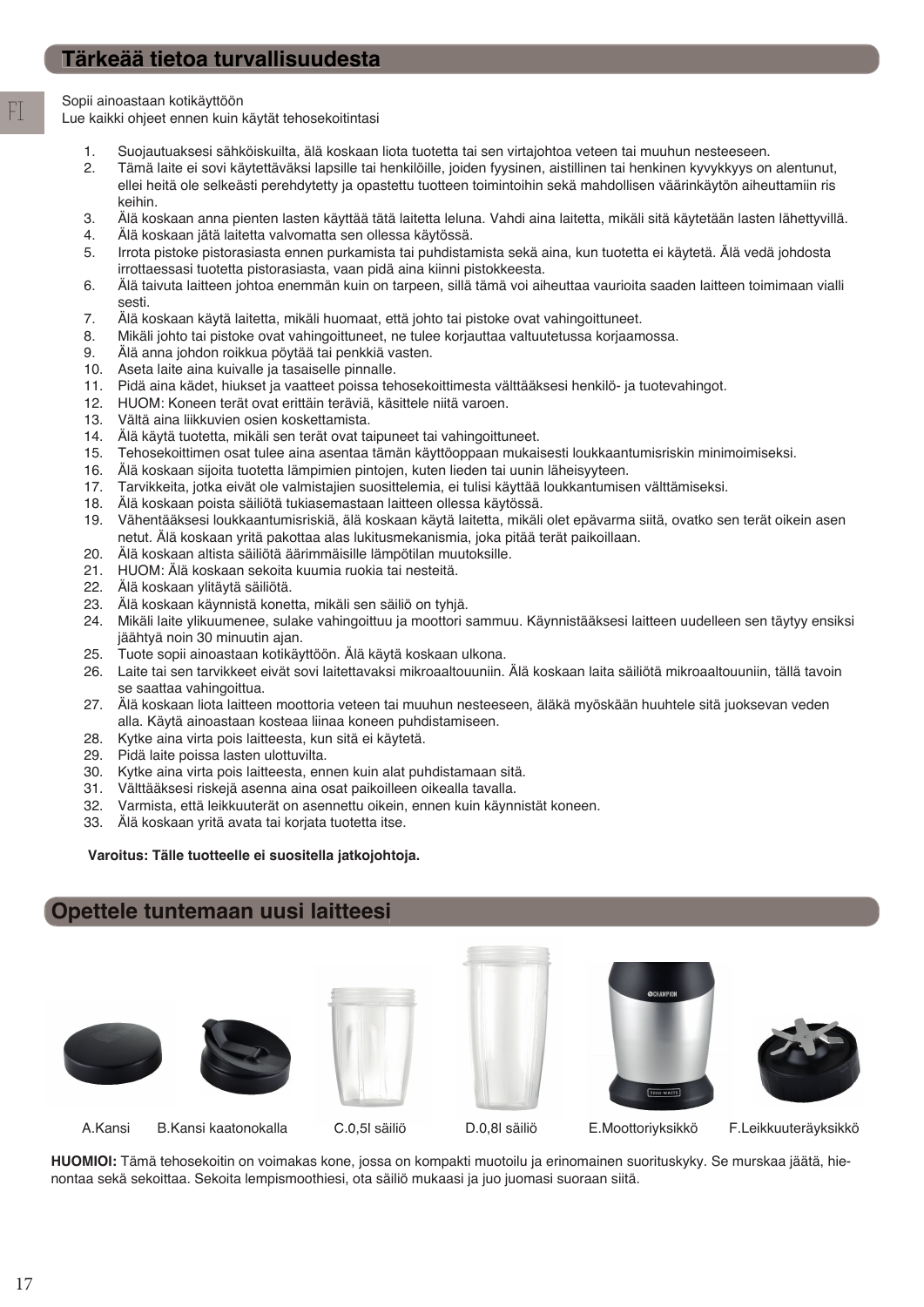### **Ennen käyttöä**

Ennen kuin käytät tuotetta ensimmäistä kertaa, on tärkeää, että luet tämän ohjeen ja tunnet olosi varmaksi käyttäessäsi laitetta. Säästä käyttöopas tulevaa käyttöä varten.

- 1. Varmista, että pistorasiasi jännite vastaa tuotteen jännitettä.
- 2. Poista kaikki etiketit ja pakkausmateriaalit.
- 3. Tiskaa säiliöt kuumahkolla vedellä ja tiskiaineella.
- 4. Kuivaa huolellisesti sekä pyyhi keskusyksikkö kostealla liinalla. Älä koskaan käytä vahvoja puhdistusaineita.
- 5. Kaikki säiliöt ja kannet voidaan pestä astianpesukoneessa. Kannet suositellaan sijoittamaan astianpesukoneen ylähyllylle

**Huomioitavaa:** Leikkuuterät ovat erittäin teräviä! Ole siksi erityisen varovainen käsitellessäsi niitä äläkä koskaan kosketa niiden teräpuolia.

### **Käyttöohje**



- 1. Sijoita tuote puhtaalle, tasaiselle ja kuivalle pinnalle.
- 2. Varmista, että laitetta ei ole kytketty pistorasiaan.
- 3. Aseta haluamasi ainekset säiliöön.
- 4. Sijoita leikkuuterät paikoilleen säiliöön ja kierrä ne tiukasti kiinni. (Kuva 1)
- 5. Kääntele säiliötä ylösalaisin ja asenna se sitten moottoriyksikköön. Varmista, että säiliö asettuu paikalleen oikein ja kierrä tiukasti myötäpäivään. (Kuva 3)
- 6. Kun olet saavuttanut toivomasi koostumuksen, pysäytä laite kiertämällä säiliötä vastapäivään (Kuva 4) ja poista säiliö nostamalla suoraan ylöspäin.(Kuva.5)
	- HUOM: Älä koskaan ylitäytä säiliötä välttääksesi tämän älä koskaan laita siihen aineksia yli "Max"-viivan.
- 7. Käännä säiliö oikein päin ja irrota terät kiertämällä vastapäivään. Säilytä teriä säiliöön asennettuina, kun konetta ei käytetä.
- 8. Aseta kansi paikalleen ja kiinnitä tiukasti.
- 9. Varmista, että laite on irrotettu pistorasiasta, kun et käytä sitä.

### **Turvatoimet**

#### **Lukitusmekanismi**

Tässä tehosekoittimessa on sisäänrakennettu turvalukko, joka varmistaa, ettei laite käynnisty, mikäli kaikkia osia ei ole asennettu oikein. Kun osat ovat oikein asennettuina, lukitusmekanismi avautuu.

**TÄRKEÄÄ:** Jokaisen säiliön pohjassa on pieni silikonilista, joka varmistaa ilmatiiviyden kannen ja säiliön välillä. Sen jälkeen kun säiliö on pesty astianpesukoneessa, on tärkeää tarkistaa, että lista on hyvin paikallaan, sillä lämpö voi joskus irrottaa listan joissakin astianpesukoneissa.

**VAROITUS**: ä käytä laitetta pidempään kuin 180 sekuntia kerrallaan. Anna moottorin viilentyä vähintään 60 sekuntia, ennen kuin se käynnistetään uudelleen. Ylikuumenemisen välttämiseksi kuivia aineksia ei tulisi sekoittaa pidempään kuin 30 sekuntia kerrallaan.

**HUOMIOI:** Mikäli leikkuuterät eivät pyöri tasaisesti, pysäytä laite ja kaada säiliöön hieman nestettä tai mikäli säiliö on täytetty liian täyteen, vähennä ainesten määrää.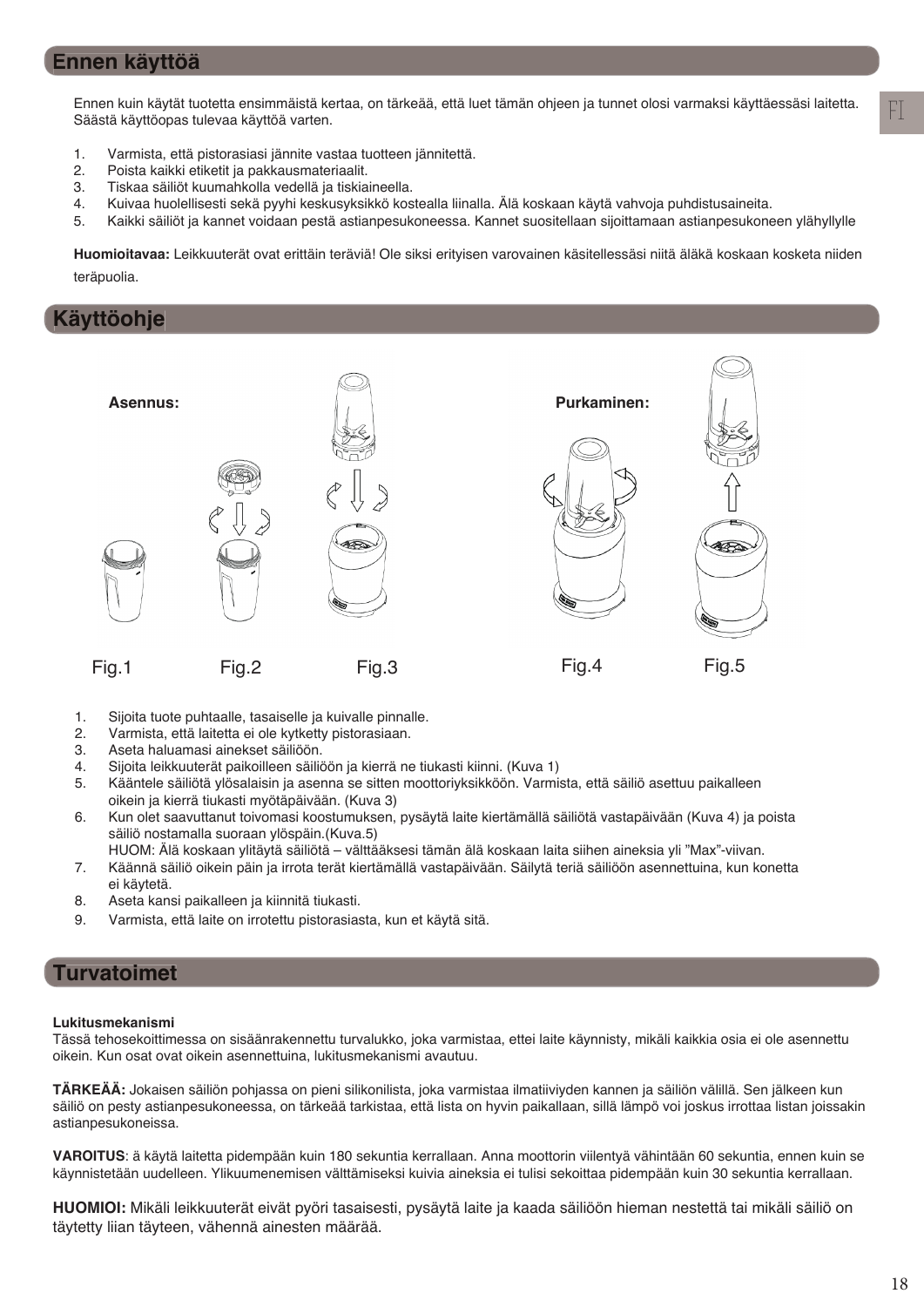| <b>Tavoite</b>  | <b>Säiliö</b> | Ainesosat                         |
|-----------------|---------------|-----------------------------------|
| Jauhaminen      | 0.5L<br>0.8L  | Pähkinät<br>Suklaa                |
| Hienonnus       | 0.5L          | Juustot<br>Leivänmurut            |
| Sekoittaminen   | 0.5L<br>0.8L  | Dipit,<br><b>Taikinat</b>         |
| Kastike         | 0.5L<br>0.8L  | Salaatinkastikkeet<br>Kastikkeet  |
| Jäiset herkut   | 0.5L<br>0.8L  | Jää<br>Jäiset hedelmät<br>Jäätelö |
| Smoothiet/Mehut | 0.5L<br>0.8L  |                                   |

## **Puhdistus ja huolto**

#### **Puhdistus**

**HUOM:** Varmista, että pistoke on irrotettu pistorasiasta ennen puhdistamista.

- Odota, kunnes tehosekoitin on jäähtynyt ennen käyttöä.
- Älä koskaan liota moottoriyksikköä veteen tai muuhun nesteeseen äläkä koskaan pese sitä astianpesukoneessa.
	- 1. Erottele kaikki osat toisistaan
	- 2. Puhdista moottoriyksikkö kevyesti kostutetulla liinalla ja kuivaa se kuivalla liinalla.
	- 3. Aseta säiliöt astianpesukoneeseen. Kannet tulee pestä astianpesukoneen ylähyllyllä. Ole varovainen käsi tellessäsi erittäin teräviä leikkuuteriä.
	- 4. Mikäli mahdollista, huuhtele aina osat välittömästi käytön jälkeen helpottaaksesi puhdistamista.
	- 5. Säilytä laite aina viileässä ja kuivassa paikassa.

**Huomioi:** Voit myös tiskata säiliön laittaen siihen lämmintä vettä, jossa on hieman tiskiainetta ja asettaen säiliön moottoriyksikköön. Älä koskaan täytä säiliötä yli maksimirajan välttääksesi veden valumisen. Kun säiliö on puhdistunut, irrota se moottoriyksiköstä ja huuhtele säiliö juoksevan veden alla. Anna kaikkien osien kuivua huolellisesti. Älä koskaan säilytä voimakkaita kemikaaleja tai puhdistusaineita laitteen välittömässä läheisyydessä.

**Vinkki:** Käytä pientä harjaa (ei sisälly) poistaaksesi leikkuuteriin kiinnittyneitä jäämiä.

#### **Säilytys**

- 1. Säilytä laitetta pystyasennossa äläkä laita mitään esineitä laitteen päälle.
- 2. Tyhjennä sekä puhdista kaikki säiliöt ja tarvikkeet.
- 3. Varmista, että laite on ehtinyt jäähtyä noin 30 minuuttia, ennen kuin laitat sen säilytykseen käytön jälkeen.